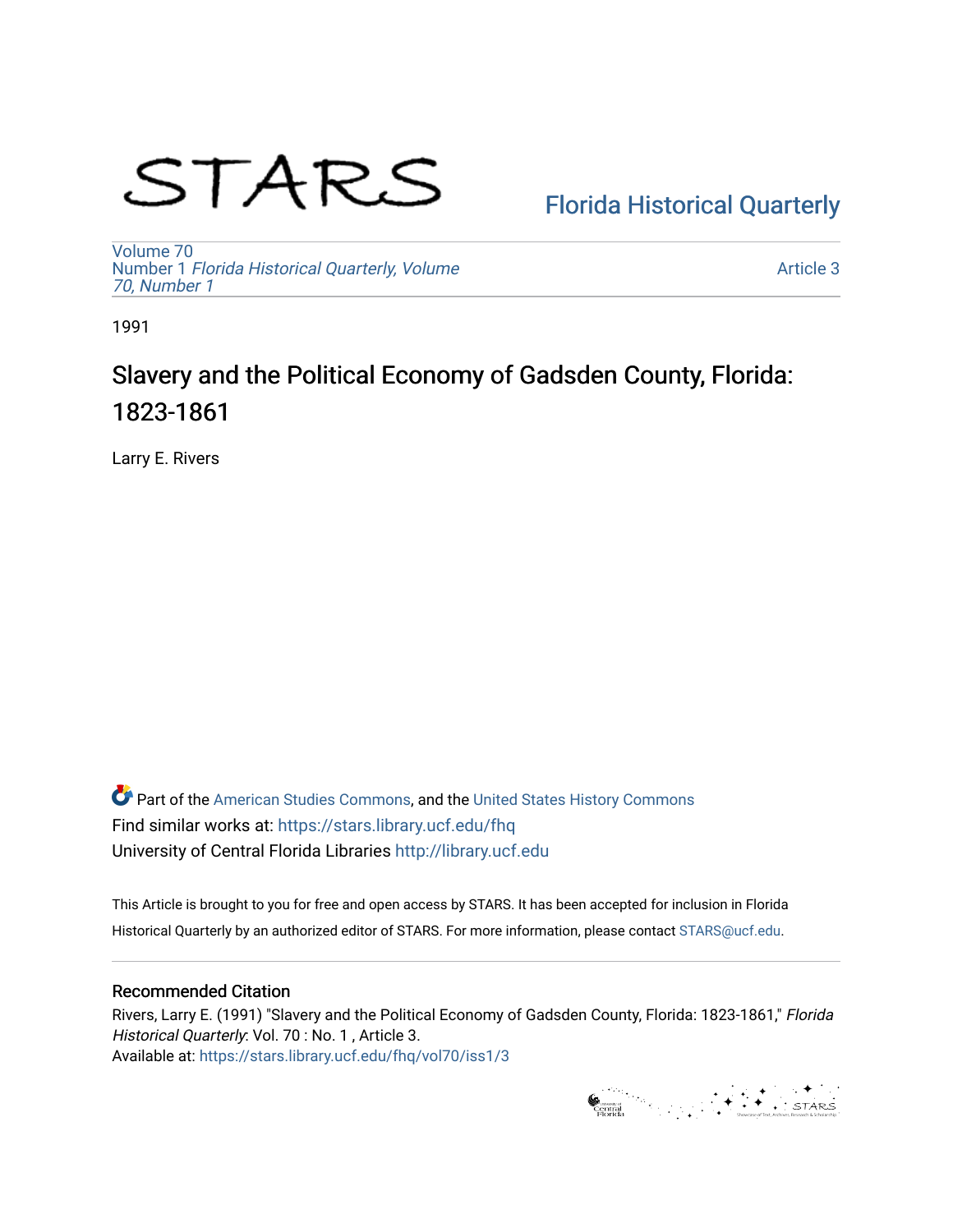#### **SLAVERY AND THE POLITICAL ECONOMY OF GADSDEN COUNTY, FLORIDA: 1823-1861**

#### *by* LARRY E. RIVERS

**0** <sup>N</sup> the eve of secession in January 1861, Gadsden County was one of Florida's wealthiest political subdivisions. It and was one of Florida's wealthiest political subdivisions. It and its four neighboring counties contained almost 42 percent of the state's property when measured by value.<sup>1</sup> Gadsden's \$6,714,880 in assets constituted somewhat more than 8 percent of the state's total, even though the county contained less than 1 percent of Florida's land and 6.7 percent of its population.<sup>2</sup> The county's per capita wealth of  $$1,684.19$  nearly tripled the state average.<sup>3</sup>

Given the economic power of its free residents, Gadsden County also exercised a substantial influence in territorial and state business and political affairs. County leaders such as Banks Meacham and John W. Malone were among the strongest advocates of statehood in the 1830s and 1840s. Subsequently, Charles Henry DuPont and Pleasant W. White, among others, effectively urged the cause of southern secession.<sup>4</sup> Interestingly, however, a prominent slaveowning planter from Gadsden County, Abraham Kyrkyndal Allison, led conservative forces in Florida's January 1861 secession convention in an unsuccessful attempt either to slow down the momentum building toward secession or to put the question to a public referendum. Ironically, Allison, as president of the state senate, became Confederate Florida's

- 3. Kennedy, *Population of the United States in 1860,* I, 51-53, IV, 297.
- 4 . J. Randall Stanley, *History of Gadsden County* (Tallahassee, 1985), 40, 139-40; Womack, *Gadsden,* 29, 63-64.

Larry E. Rivers is professor of history, Florida Agricultural and Mechanical University.

<sup>1</sup> . The four counties were Jackson, Leon, Jefferson, and Madison. In 1860, Florida contained thirty-seven counties. Joseph C. G. Kennedy, *Population of the United States in 1860; Compiled from the Original Returns of the Eighth Census,* 4 vols. (Washington, DC: 1864), IV, 297.

<sup>2.</sup> Ibid., I, 51-53, IV, 297: Miles Kenan Womack, Jr., *Gadsden: A Florida County in Word and Picture* (Quincy, 1976), xi; Edward A. Fernald, ed., *Atlas of Florida* (Tallahassee, 1981), 1.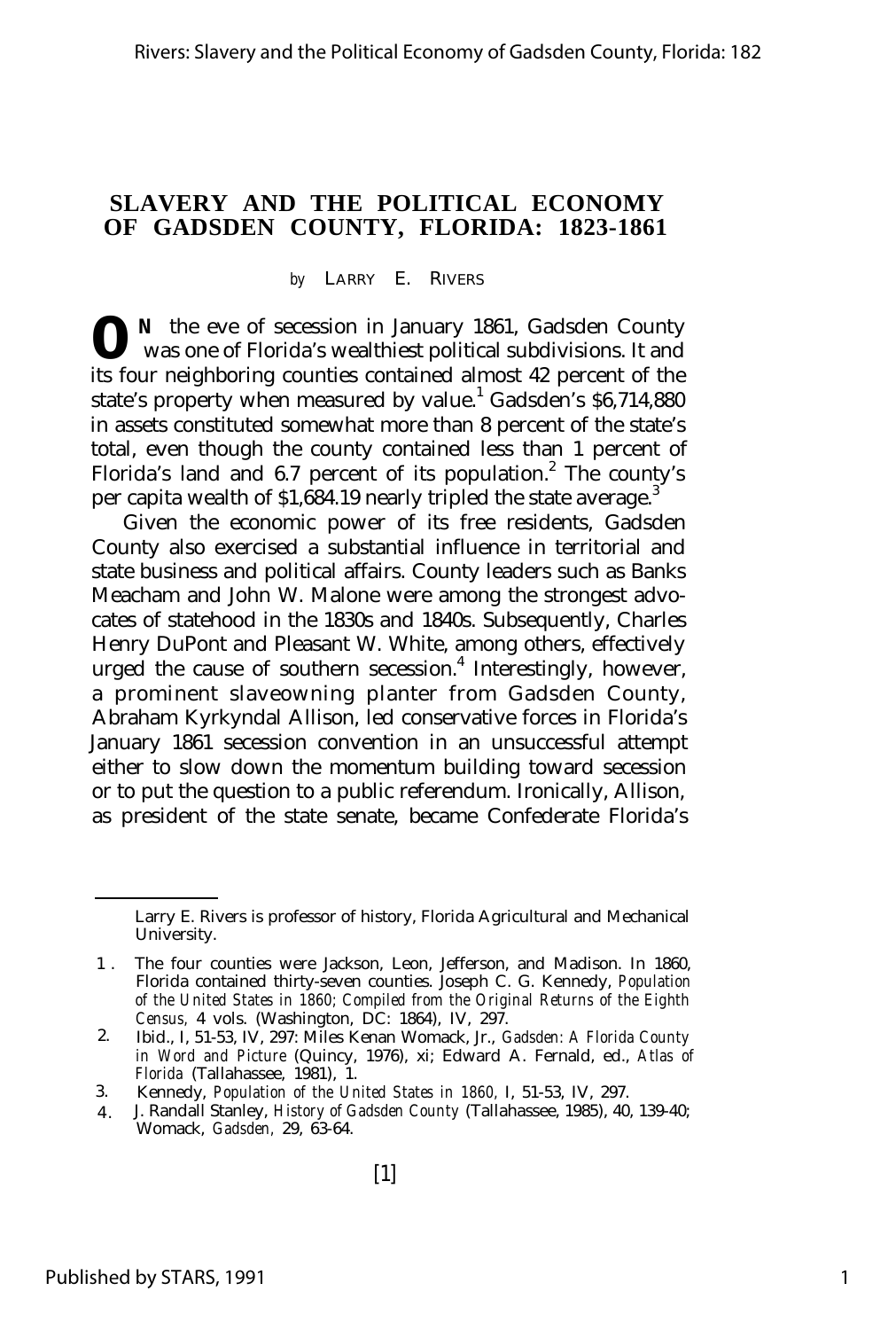chief executive officer upon the suicide of Governor John Milton, April 1,  $1865.<sup>5</sup>$ 

The economic and political power exercised by Gadsden Countians in antebellum Florida rested squarely upon black slavery and can be understood only with respect to that institution. The nature of the county's rich, high, and fertile lands, its diversified agriculture, and the relative affluence and sophistication of its free society combined subtly to mold slavery and to be molded by it. An examination of the county's experience thus can provide a glimpse not only of the "peculiar institution," but also of the social and economic dynamics that lay behind important events in the state's history.

Even prior to the cession of Florida by Spain to the United States in 1821, whites in search of fertile, virgin land saw the Gadsden area as being highly suitable for the cultivation of staple crops, especially cotton and tobacco. As one Pensacolian noted of the vicinity in 1827: "It is an oasis which appears to have been formed by nature in one of her sportive and festive moods. . . . [T]he only regret which I feel in contemplating this beautiful region is its very limited extent."<sup>6</sup> Attracted by the area's beauty and fertility, early settlers migrated from the plowed-over lands of Georgia, the Carolinas, and Virginia. Cheap acreage was available in north Florida, and settlers arrived with their families and slaves determined to become affluent planters.<sup>7</sup>

Florida's Territorial Council established Gadsden as a county in 1823 and named it in honor of James Gadsden, a protege of Andrew Jackson. Gadsden was one of the commissioners who negotiated the treaties for removal of Florida's natives from the territory, became active in territorial politics, and later was instrumental in effecting the Gadsden Purchase which added almost 50,000 square miles of territory to the American Southeast.<sup>8</sup> The village of Quincy became the county seat.<sup>9</sup>

<sup>5.</sup> John E. Johns, *Florida During the Civil War* (Gainesville, 1963; reprint ed., Macclenny, 1989), 19, 205.

<sup>6.</sup> Stanley, *Gadsden County,* 16.

<sup>7.</sup> Lula Dee Keith Appleyard, "Plantation Life in Middle Florida: 1821-1845" (master's thesis, Florida State University, 1940); Julia Floyd Smith, *Slavery and Plantation Growth in Antebellum Florida, 1821-1860* (Gainesville, 1973), 15-18.

<sup>8.</sup> Allen Morris, *The Florida Handbook, 1977-1978* (Tallahassee, 1978), 332-33; Womack, *Gadsden,* 13.

<sup>9.</sup> Stanley, *Gadsden County,* 28.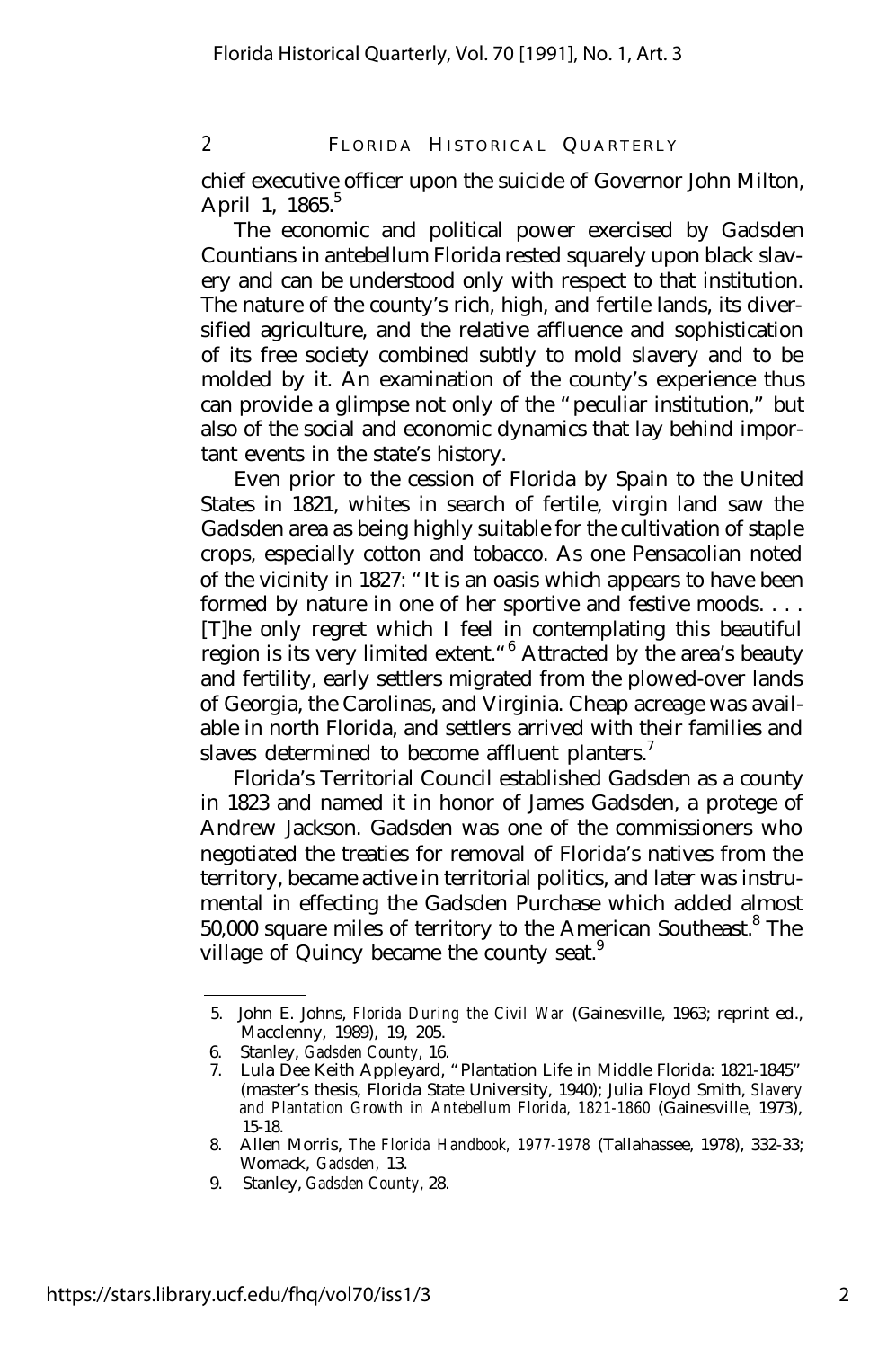Although Gadsden's land was fertile and well watered, the area's rivers and streams generally were inadequate for transporting products to market. The Ocklocknee River, which separated it from Leon County, was a long stream but was not navigable for sizable vessels. The seaport town of Apalachicola, the terminal for the Apalachicola River, was located 100 miles away, too far for county farmers to use it to their advantage. St. Marks, in Wakulla County, was closer, lying about forty-two miles from the county. Accordingly, planters carried their produce by wagon to Tallahassee and then shipped it to the port on Florida's first rail facility, the Tallahassee-St. Marks Railroad. Most Middle-Florida planters used the St. Marks terminal.<sup>10</sup>

The land and its products shaped and influenced Gadsden County's history during the antebellum period. "A richly fertile soil . . . and ideal climate," one historian noted, "attracted settlers and contributed to the growth of cotton culture and slavery in Florida."<sup>11</sup> The rich farm lands provided Middle-Florida planters and yeoman farmers an opportunity to prosper and to move up the social and political ladder in the community.<sup>12</sup> By 1829, six years after its creation, thirty Gadsden County residents had acquired tracts of land consisting of 500 acres or more. Ten years later, the number had increased to fifty, and, by 1860, 109 plantations of 500 acres or more were located in the county, with thirty properties working at least thirty slaves.<sup>13</sup>

Blacks had arrived in Florida with the Spanish at least as early as the seventeenth century.<sup>14</sup> The date they first appeared in Middle Florida and, specifically, Gadsden County is difficult to document. By 1829, though, 939 blacks were listed on the first tax rolls of the county out of a total taxable population of 1,219. A decade later, 1,366 blacks and mulattoes were included

<sup>10.</sup> Smith, *Slavery and Plantation Growth,* 20-21; Jerrell H. Shofner, *History of Jefferson County* (Tallahassee, 1976), 106; Womack, *Gadsden,* 33-38. See also Lynn Willoughby, "Apalachicola Aweigh: Shipping and Seamen at Florida's Premier Cotton Port," *Florida Historical Quarterly* 69 (October 1990), 178- 194; Harry P. Owens, "Apalachicola: The Beginning," *Florida Historical Quarterly* 47 (January 1969), 276-91; and Harry P. Owens, "Port of Apalachicola," *Florida Historical Quarterly* 48 (July 1969), 1-25.

<sup>11.</sup> Smith, *Slavery and Plantation Growth,* 16.

<sup>12.</sup> Clement Eaton, *The Freedom of Thought Struggle in the Old South* (New York, 1964), 34-36.

<sup>13.</sup> Gadsden County, Tax Books, 1829, 1839, 1860, microfilm, Florida State Archives, Tallahassee (hereafter cited as Tax Books).

<sup>14.</sup> Smith, *Slavery and Plantation Growth,* 9.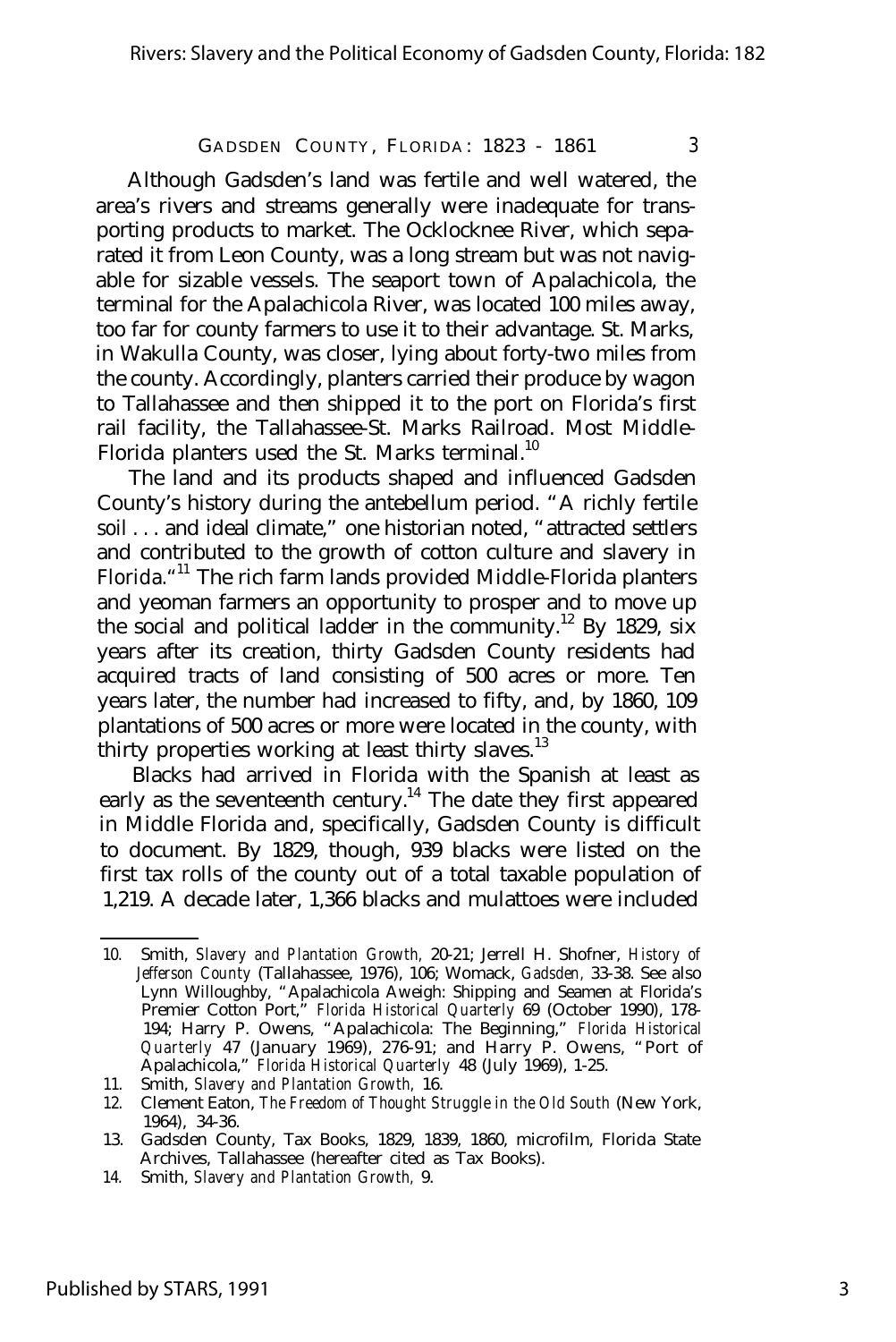in a population of 1,721 taxable inhabitants. On the eve of the Civil War, the number of slaves had increased to 4,193, and the taxable population numbered 4,681. A comparison of taxable inhabitants in 1839 shows an increase of 502 or 41 percent over the number taxed in 1829. The number of taxable persons had increased in 1860 to 2,960, or 72 percent, over the number taxed in 1839. The population of both slave and white residents had increased steadily from  $1829$  to  $1860.<sup>15</sup>$ 

Unlike Leon and other Middle-Florida counties, more blacks than whites were living in Gadsden County by 1830. They continued to outnumber the white population until after the Civil War. In 1830, for example, 51 percent of the total population consisted of slaves; by 1860, 58 percent were bondsmen. As illustrated in Table 1, the white population also increased continually from 1830 to 1860. This growth can be attributed, as one writer stated, to "the Golden Age of the ante-bellum tobacco industry." <sup>16</sup> One contemporary newspaper, while noting the availability of cheap fertile land and the growth of the tobacco industry in the area, concluded that tobacco was "more profit[able] than cotton."<sup>17</sup>

Members of Gadsden County's white population did not move as frequently as other Floridians to newly formed counties in Florida or to the Old Southwest in the lower Mississippi River valley. The southern frontier, which included Gadsden County, one historian asserted, "created a democratic atmosphere," allowing whites of relatively meager means to move into the prestigious planter class through the acquisition of land and the exploitation of slave labor. $18$ 

Agricultural productivity and profits were dependent upon the availability of slaves to labor in the cotton and tobacco fields, and the economic benefits of slave families bearing children was of particular concern to their owners. Natural increases in the slave population were augmented, however, by other factors. Gadsden's increase from 1830 to 1860 stemmed principally from whites bringing their bondsmen into the county from other parts

<sup>15.</sup> In 1860, Gadsden County's total population was 9,396, including 3,981 whites, six free blacks, and 5,409 slaves. Tax Books, 1829, 1839, 1860; Kennedy, *Population of the United States in 1860,* I, 51, 53.

<sup>16.</sup> Womack, *Gadsden,* 36.

<sup>17.</sup> Tallahassee *Sentinel,* January 9, 1844.

<sup>18.</sup> Ibid.; Smith, *Slavery and Plantation Growth,* 5.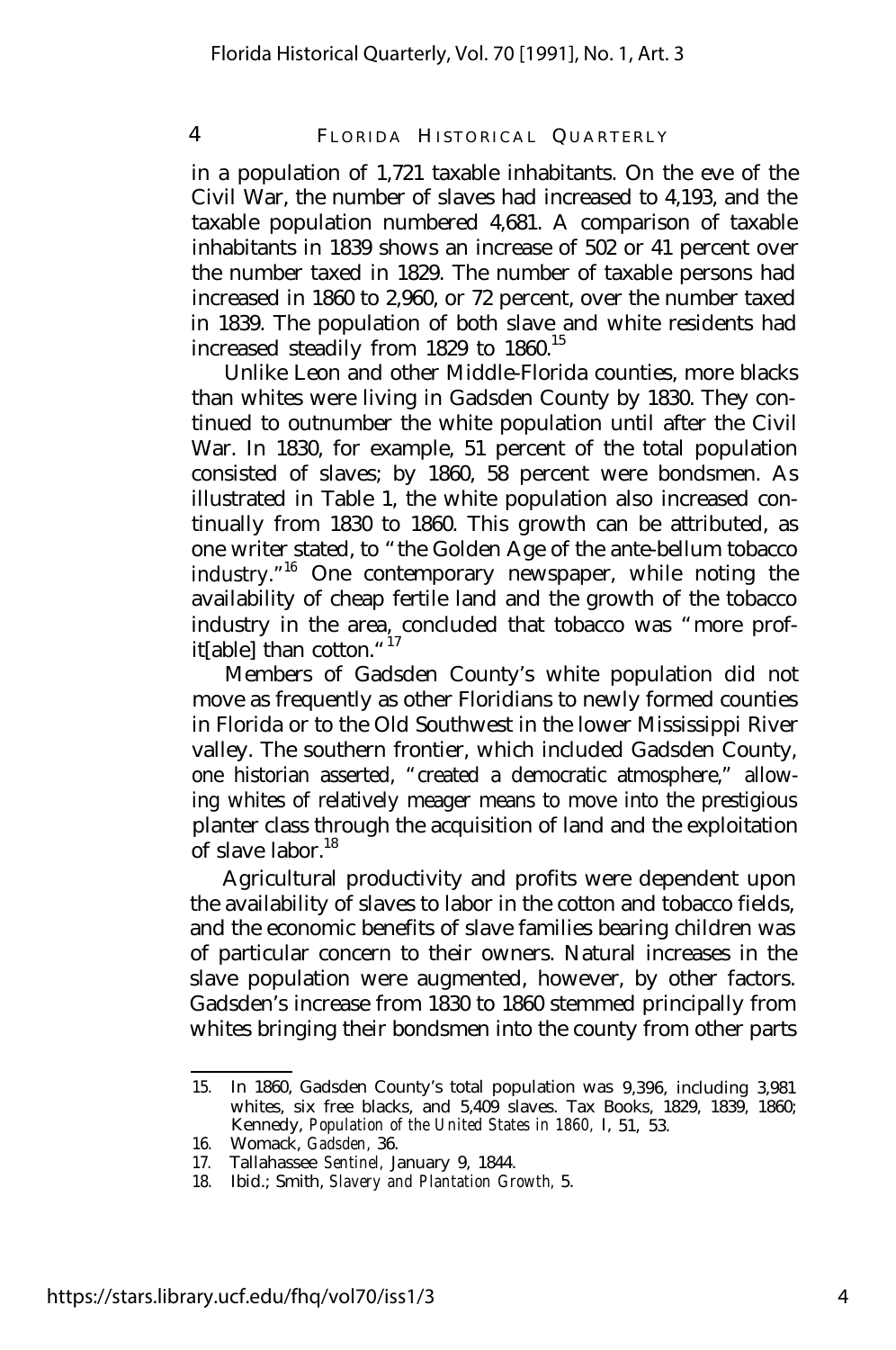| Year                         | Whites                           | %                          | Free Blacks % |    | <b>Slaves</b>                    | %                            | Total                            |
|------------------------------|----------------------------------|----------------------------|---------------|----|----------------------------------|------------------------------|----------------------------------|
| 1830<br>1840<br>1850<br>1860 | 2.388<br>2.637<br>3.897<br>3.981 | 48.8<br>44<br>44.4<br>42.4 | Ć<br>13<br>6  | .2 | 2.501<br>3.342<br>4.880<br>5.409 | 51.1<br>55.8<br>55.5<br>57.5 | 4.894<br>5.992<br>8.784<br>9.396 |

Table 1. Population of Gadsden County, 1830-1860

Sources: *Fifth Census;* or *Enumeration of the Inhabitants of the United* States, *1830* (Washington, DC, 1832), 156-57; *Sixth Census of the United States, 1840* (Washington, DC, 1841), 454-55; *Seventh Census of the United States, 1850* (Washington, DC, 1853), 396-401; Joseph C. G. Kennedy, *Population of the United States in 1860,* 4 vols. (Washington, DC, 1864), I, 50-54.

of the South and also from illegal importation of slaves from outside the United States. Additionally, the domestic slave trade operating out of adjoining Leon County and the state capital, Tallahassee, supplemented the number of bondsmen in Gadsden.<sup>19</sup>

Except for the practice of hiring out slaves by their owners, relatively few blacks were sold or traded in the county. Most of those that were sold were advertised in the Tallahassee newspapers, and the transactions usually occurred in that community. Several large slave-trading firms operated out of Leon County during this period, and planters from the area utilized their services.<sup>20</sup>

While there were many yeoman farmers who did not own slaves, a large portion of Gadsden County's white population was listed as "slave holders."<sup>21</sup> In 1830, 269 or 58 percent of the county's 461 families were slaveholders; in Leon County, 321 or 56 percent of 570 families owned slaves. The number of slaveholders in Gadsden had decreased by 1860, although the overall population was increasing. Of 774 families, 355 or 46 percent

<sup>19.</sup> Smith, *Slavery and Plantation Growth,* 28; Julia F. Smith, "Slavetrading in Antebellum Florida," *Florida Historical Quarterly* 50 (January 1972), 252-61; Frances J. Stafford, "Illegal Importation: Enforcement of the Slave Trade Laws Along the Florida Coast, 1810-1828," *Florida Historical Quarterly* 46 (October 1967), 124-33.

<sup>20.</sup> Tallahassee *Floridian,* December 5, 12, 1838, November 12, 1836, April 7, 1838, February 2, July 8, 1839, January 2, 1841; Tallahassee *Floridian and Advocate,* February 28, 1832, April 6, 1838.

<sup>21.</sup> Larry E. Rivers, "Slavery in Microcosm: Leon County, Florida— 1824 to 1860," *Journal of Negro History* 46 (February 1981), 235-45; Larry E. Rivers, "Dignity and Importance: Slavery in Jefferson County, Florida— 1827 to *1860," Florida Historical Quarterly* 61 (April 1983), 404-30.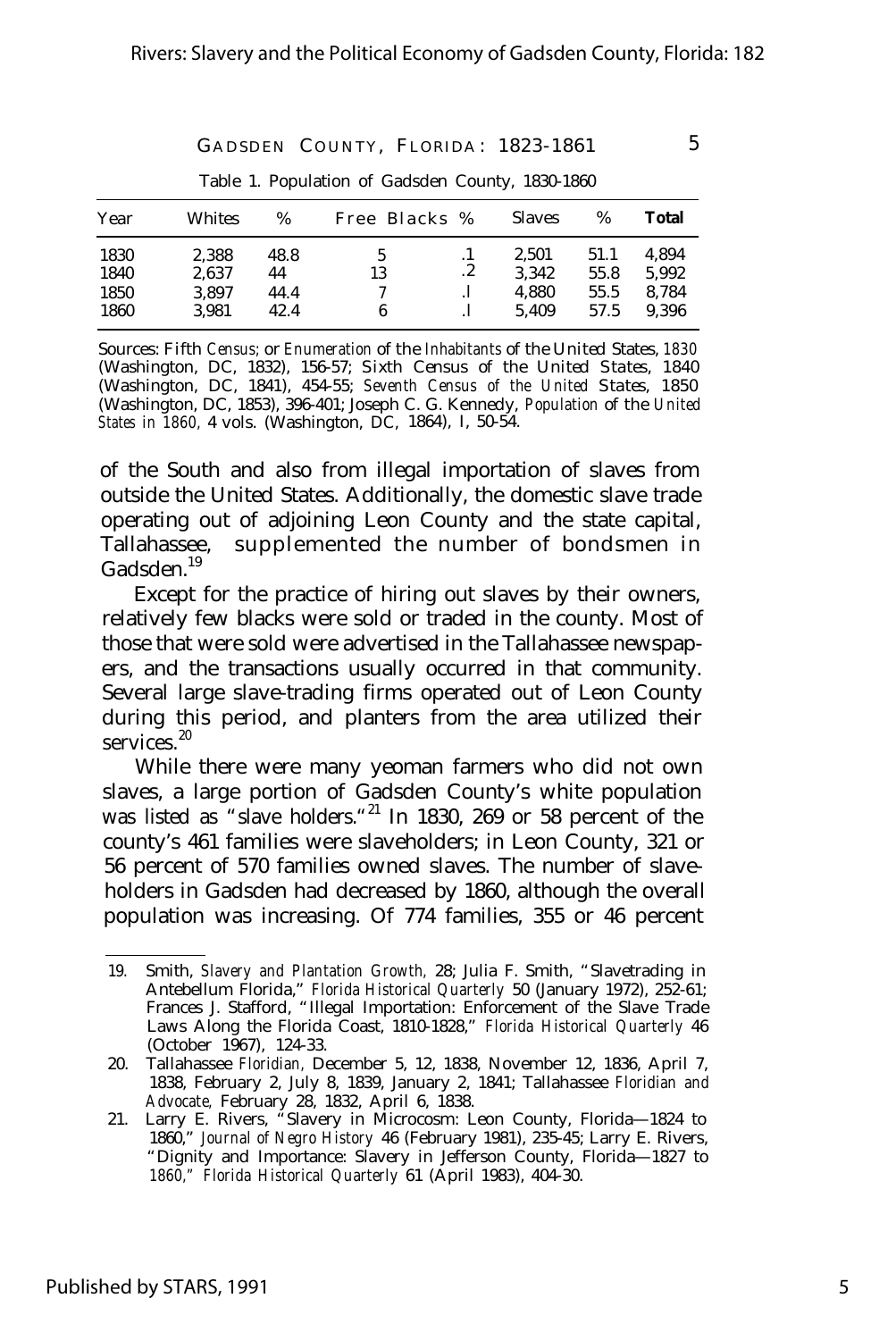owned slaves. New settlers continued to move into the county hoping to acquire land and, ultimately, slaves so as to be recognized as planters. However, as the supply of slaves decreased in proportion to the demand, slave prices increased and many whites could not afford to buy them. $22$ 

Forty-two Gadsden County families owned one slave in 1830; eighty-two owned two to four slaves; seventy-five owned five to nine; seventy-one owned ten to nineteen; sixty-five owned twenty to forty-nine; thirteen owned fifty to ninety-nine; and seven owned 100 to 199 for a total of 355 families owning slaves.<sup>23</sup> Three decades later, in 1860, fifty-two owned one slave; sixtynine owned two to four slaves; fifty-eight owned five to nine; fifty-eight owned ten to nineteen; twenty-seven owned twenty to forty-nine; and five owned fifty to ninety-nine for a total of 269 families owning slaves.<sup>24</sup>

Throughout the antebellum period the majority of Gadsden County slaveowners possessed fewer than ten slaves. If the ownership of twenty slaves or more placed a person in the planter class, the county had approximately thirty-two planters in 1830. That year, Thomas Preston owned eighty-eight slaves, making him the largest owner in the county. By 1860 only seventy-five persons held twenty or more slaves. With 160, the estate of William Kilcrease led the county in numbers of bondsmen.<sup>25</sup>

Slavery shaped the political structure of Gadsden County as it did throughout the South. But, unlike Leon and Jefferson counties and other parts of Florida, political control in Gadsden County did not rest completely in the hands of large slaveholders. Henry Yonge, one of the area's earliest settlers and a member of the Territorial Council, owned only fifteen slaves and no acreage in 1829. Thomas Speights, also a member of the council, listed fifteen slaves and 982 acres the same year, and John C.

<sup>22.</sup> Tallahassee *Floridian and Journal,* February 12, 1854; Kenneth M. Stampp, *The Peculiar Institution: Slavery in the Antebellum South* (New York, 1956), 201-06.

<sup>23.</sup> U.S. Census Office, *Fifth Census of the United States, 1830, Population Schedules of Florida, No. 19, Sheets 135-38* (National Archives, Washington, DC, 1943), 275-308.

<sup>24.</sup> *Agriculture of the United States in 1860: Compiled from the Original Returns of the Eighth Census* (Washington, DC, 1864), 225; *Statistics of the United States (including Mortality, Property, etc.) in 1860: Compiled from the Original Returns and Being the Final Exhibit of the Eighth Census* (Washington, DC, 1866), 340-41.

<sup>25.</sup> U.S. Census Office, *Fifth Census,* 275-308; Tax Books, 1860.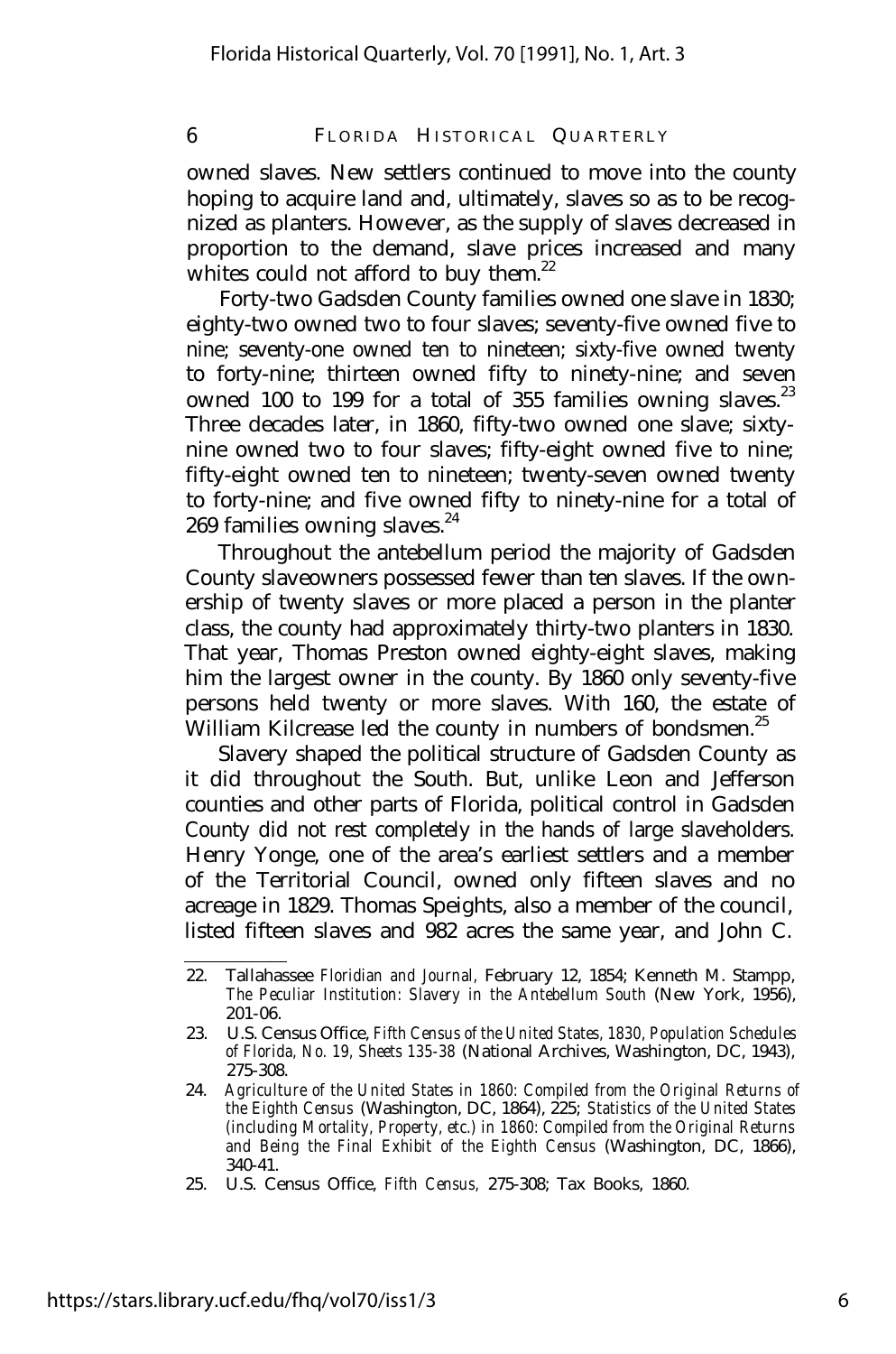Love, who had served on the council in 1827-1828, held but two slaves and  $400$  acres.<sup>26</sup>

Most early members of the Territorial Council, because of their limited land possessions, cannot be designated as planters. Many were yeomen farmers owning fifteen slaves or less and between 100 and 400 acres of land. James Dunlop, a member of the council from 1829 to 1830, listed five slaves and 120 acres in 1829. Banks Meacham, lawyer and physician, reported seven slaves and no acres the same year, while Joseph McBride, judge of the probate court, held five slaves and  $800$  acres.<sup>27</sup> Both men had served on the council. Ten years later, Meacham had increased his holdings to fourteen slaves and owned 960 acres of land  $28$ 

Control of local politics in Gadsden County— and its seat, Quincy— lay in the hands of yeomen farmers, merchants, and other individuals who owned few slaves and relatively small tracts of land. Neither Judge David L. White of the county court nor Judge Edward A. Robinson of the probate court appears to have owned land or slaves in 1829. John J. Wilson, James Wooten, and William Smith were the first county commissioners. Wilson reported four slaves and 560 acres; Wooten, seven slaves and 270 acres; and Smith, neither slaves nor land. Hezekiah Wilder, the county's first magistrate, held nine slaves and 640 acres in 1829. An exception to the general rule was Jonathan Robinson, judge of the county court from 1823 to 1824, who owned thirtyone slaves and  $1,010$  acres in  $1829.^{29}$ 

Despite the reality of local politics, many Gadsden citizens— as was true elsewhere in the South— believed that community prestige and higher political aspirations were based upon ownership of large numbers of slaves and quantities of land. Charles H. DuPont, a member of the Territorial Council in 1835, owned only nine slaves and 640 acres of land in 1829. Six years later he had increased his estate to twenty slaves and 1,300 acres. By 1860, when he was serving on the state supreme court, his holdings had ballooned to  $108$  slaves and  $5,800$  acres.<sup>30</sup>

<sup>26.</sup> Tax Books, 1829-1832; Rivers, "Slavery in Microcosm," 235-45; Rivers, "Dignity and Importance," 404-30.

<sup>27.</sup> Tax Books, 1829.

<sup>28.</sup> Ibid., 1839.

<sup>29.</sup> Ibid., 1829-1832; Womack, *Gadsden,* 33.

<sup>30.</sup> Eaton, *Freedom of Thought,* 35; Tax Books, 1829, 1835, 1860.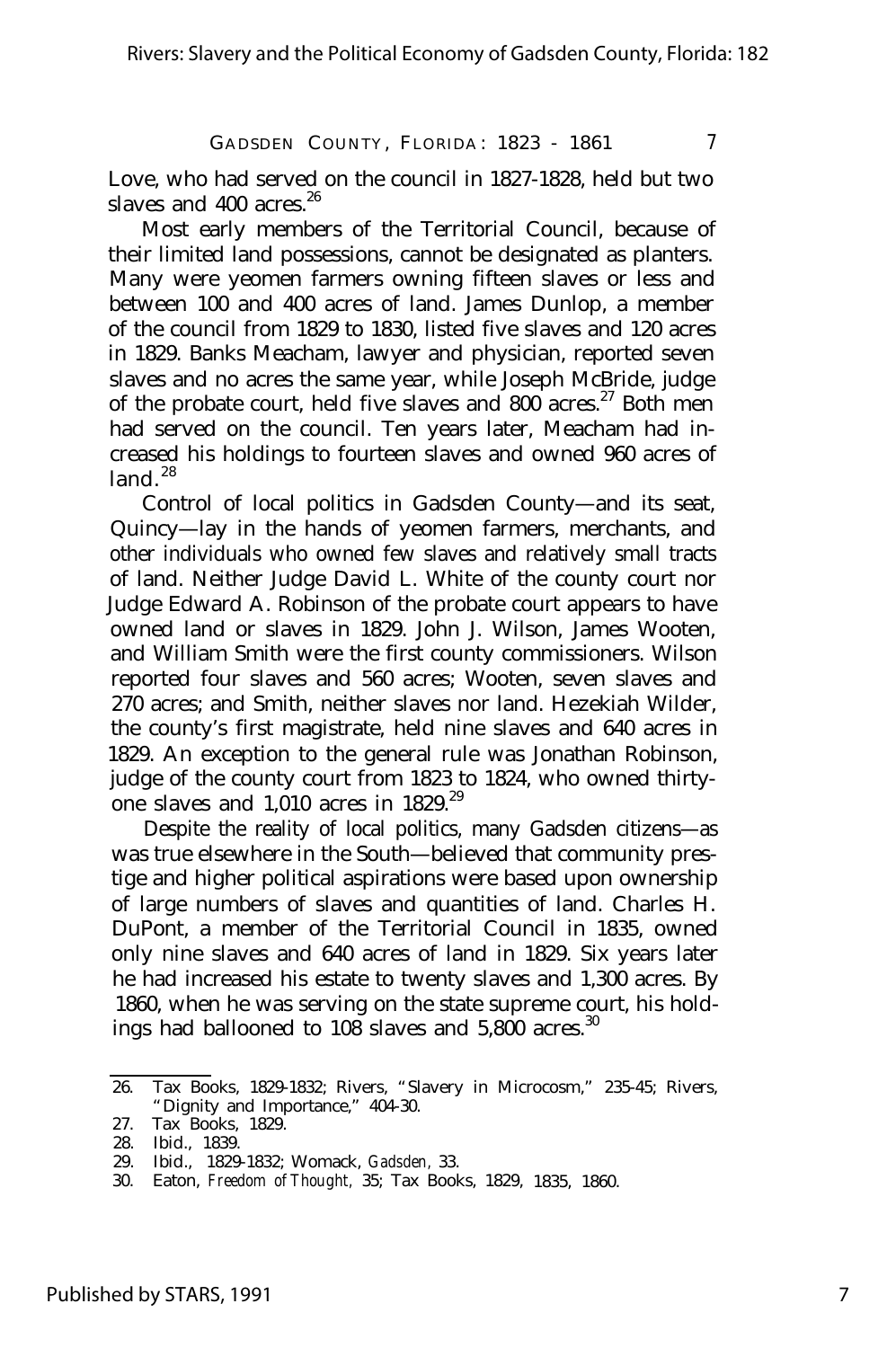Another example was Abraham K. Allison, one of the state's most powerful politicians. He served in the territorial legislature and, after statehood, represented Gadsden County first in the state house of representatives and then the state senate. He was speaker of the house in 1852, and later president of the senate. As mentioned earlier, he became acting governor in 1865. Apparently Allison owned little property prior to 1845; at least, he did not report any slaves or land for taxation. In 1845 he listed 320 acres and no slaves. Eight years later his assets included thirty-eight slaves and 640 acres. The pattern illustrated by Allison was not unusual. Substantial economic assets presumably were not a requirement to get started in politics, but as political careers matured, personal estates— land and slaves— often expanded accordingly.<sup>31</sup>

Though small farmers and planters controlled politics within the county, large planters dominated Gadsden's economic and social life. For instance, when the Union Bank was established at Tallahassee in 1833, twelve Gadsden County residents were listed as investors.<sup>32</sup> Of this number, eleven owned both slaves and sizable acreage. The Reverend Freeman Fitzgerald listed sixty slaves and 1,920 acres of land; Thomas Preston reported forty-five slaves and 800 acres; and Henry Gee owned nineteen slaves and 3,079 acres. By 1845, Gee's holdings totalled seventysix slaves and  $4.020$  acres of land.<sup>33</sup>

As to religious affairs, three local ministers possessed enough land and bondsmen to be categorized as planters. In 1839 the Reverend Jesse Coe, of the Centenary Methodist Church, listed thirty-six slaves and 2,128 acres of land; the Reverend Freeman Fitzgerald, also a Methodist preacher, owned sixty-two slaves and 3,360 acres; and the Reverend Gospero Sweet, of the Mount Pleasant Methodist Episcopal Church, owned nineteen slaves and 400 acres. Ten years later, Sweet held twenty-eight bondsmen and 480 acres.<sup>34</sup>

Also important to the county's social life were fraternal organizations such as the several Masonic orders then active

<sup>31.</sup> Tax Books, 1833-1860.

<sup>32.</sup> Kathryn T. Abbey, "The Union Bank of Tallahassee," *Florida Historical Quarterly* 15 (April 1937), 207-31; Smith, *Slavery and Plantation Growth,* 79, 90, 124, 127; Appleyard, "Plantation Life in Middle Florida," 31-34.

<sup>33.</sup> Tax Books, 1833-1845.

<sup>34.</sup> Womack, *Gadsden,* 49-55; Stanley, *Gadsden County,* 69-72; Tax Books, 1839, 1849.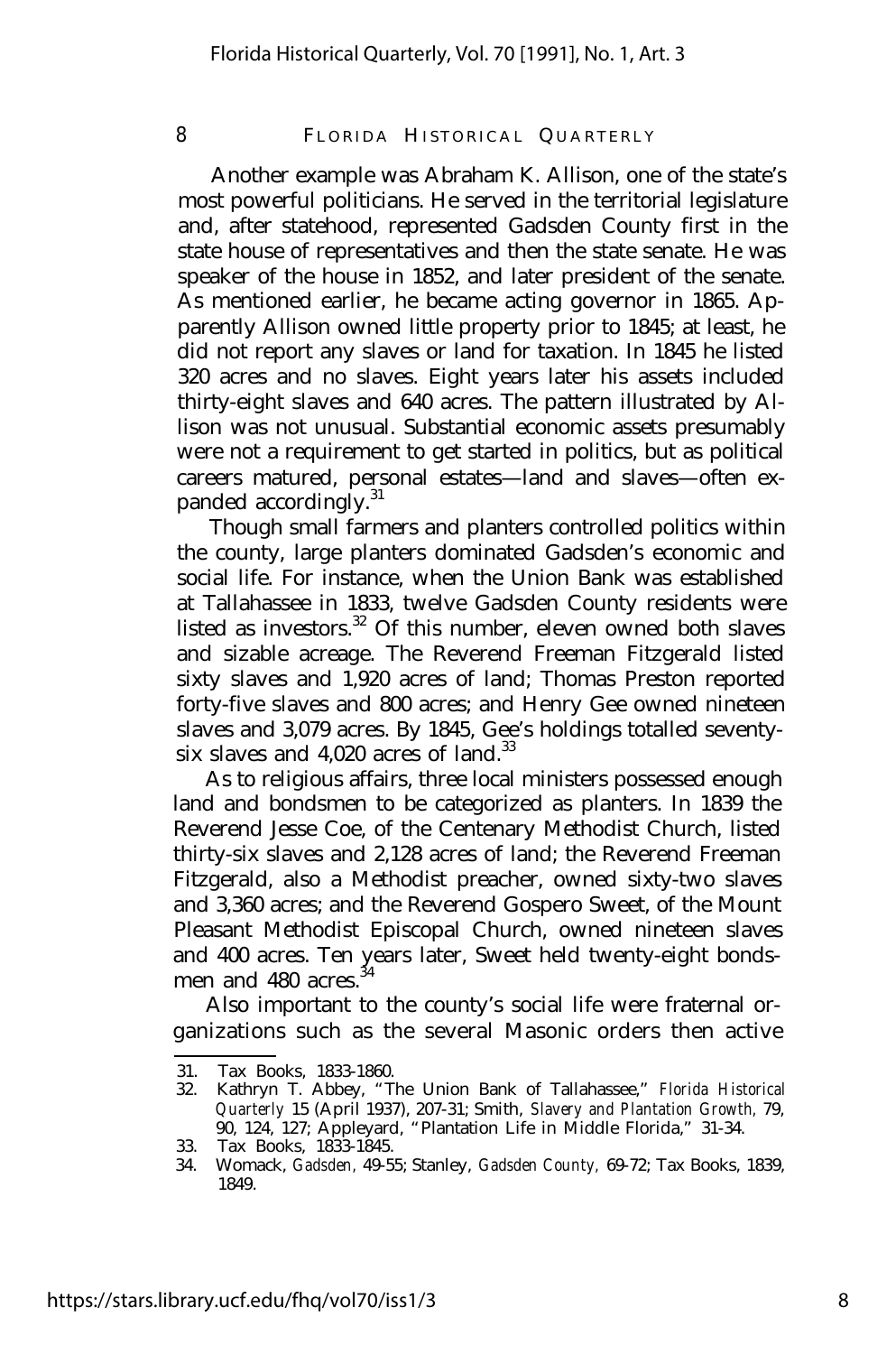throughout the South. Washington Lodge No. 1 (later redesignated No. 2) was established in Gadsden County in 1827. Among its members were planters Henry Gee, Henry Yonge, Gospero Sweet, James Gibson, and William Norwood. Additional Masonic lodges were chartered in the county in 1846 and 1852, and their membership rolls reveal, as well, the participation of many plant $ers^3$ 

Horse racing was another popular pastime throughout the South, and several tracks were located in Florida, including one organized in Gadsden County around 1829. Of the original ten stockholders in the jockey club that sponsored the Gadsden track, four men were slaveowners: Jonathan Robinson, Henry Gee, James A. Dunlap, and Hezekiah Wilder. The club ceased operations in 1837, perhaps because of the national economic crisis that began in that year. Two more of the original stockholders acquired slaves and acreage after its closure.<sup>36</sup>

While land in Gadsden County was adaptable to a variety of crops, the main production was in cotton and tobacco.<sup>37</sup> That fact was applicable to large planters and to yeomen farmers. In 1840, only sixteen people earned their living from "manufacturing products"; in 1860, that number had declined to six. In the former year Gadsden County produced 66,324 pounds of tobacco, or 85 percent of all tobacco grown in Florida. Ten years later it produced 776,177 pounds, or 78 percent of the state's total. In 1860 a total of 828,815 pounds was grown in Florida, of which 553,701 pounds, or 67 percent, was produced in Gadsden<sup>38</sup>

<sup>35.</sup> Tax Books, 1829-1830; "Minute Book," vol. 1, Washington Lodge No. 2, Free and Accepted Masons, 134-35.

<sup>36.</sup> Dorothy Dodd, "Horse Racing in Middle Florida," *Apalachee* (1948-1950), 20-25; Gadsden County, Deed Book A, 329, Gadsden County Courthouse, Quincy.

<sup>37.</sup> Mark Van Doren, ed., *The Travels of William Bartram* (Dover, 1928), 337; Francis de Castelnau, "Essay on Middle Florida, 1837, 1838," translated by Arthur R. Seymour, *Florida Historical Quarterly* 26 (January 1948), 209; Rupert P. Vance, *Human Geography of the South* (Chapel Hill, 1937), 360.

<sup>38.</sup> U.S. Census Office, *Sixth Census of the United States, 1840, Manufacture* (Washington, DC, 1841), 337-45; U.S. Census Office, *Eighth Census of the United States, 1860, Manufacture* (Washington, DC, 1865), 57; *Compendium of the Enumeration of the Inhabitants and Statistics of the United States, Sixth Census, 1840, Agriculture* (Washington, DC, 1841), 337; J. D. B. DeBow, *Compendium of the Seventh Census, 1850, Agriculture* (Washington, DC, 1854), 408; *Agriculture of the United States in 1860: Compiled from the Original Returns of the Eighth Census* (Washington, DC, 1864), 18-21.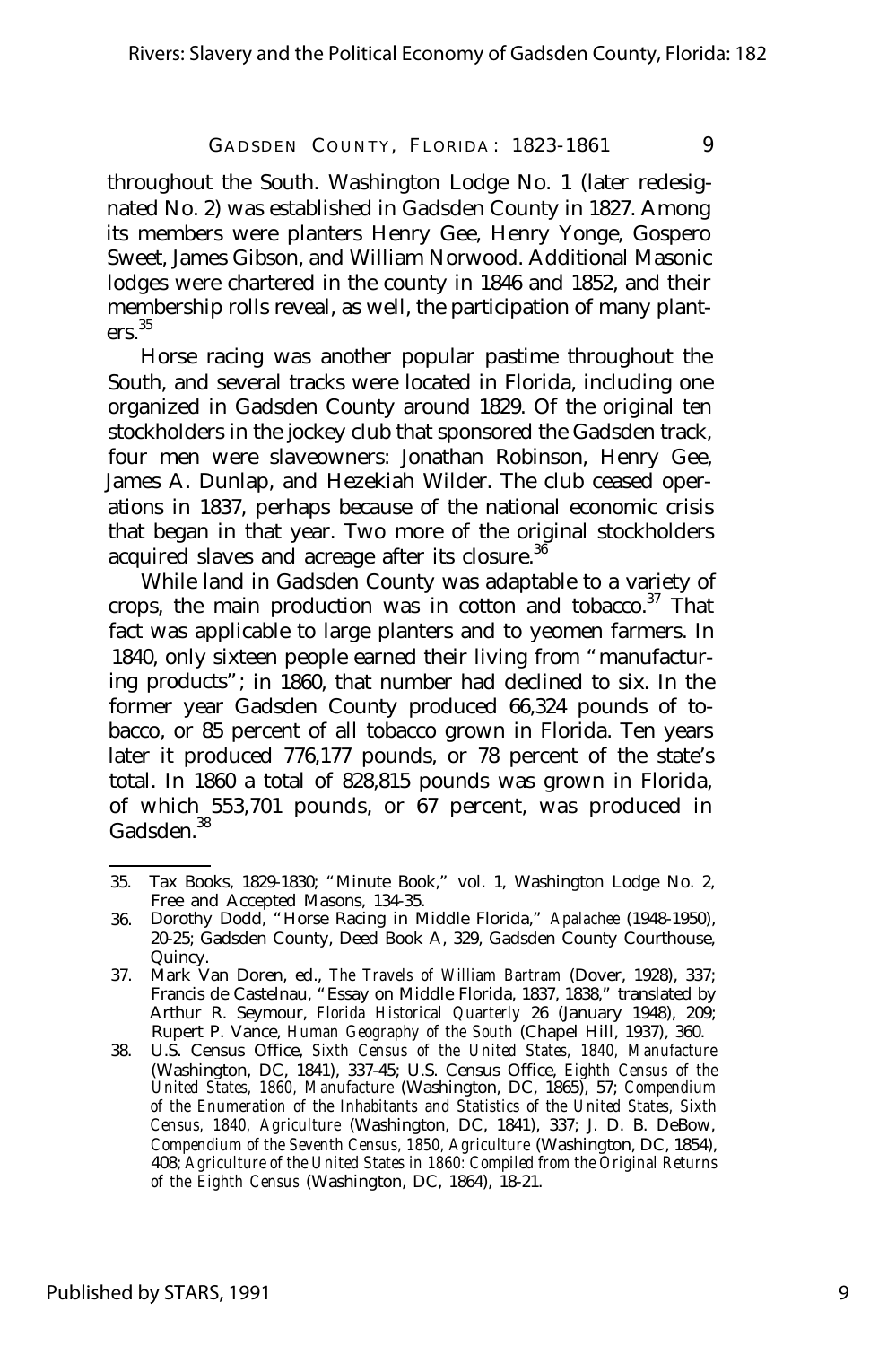Cotton has been described as the "most valuable commodity produced in the United States prior to 1860."<sup>39</sup> The crop overall made more money for Gadsden County growers than did tobacco, but its price also experienced more drastic fluctuations. The county in 1840 produced 1,833,600 pounds, or 15 percent of all cotton grown in Florida; 2,243,600 pounds, or 12 percent in 1850; and  $1.734,000$  pounds, or 7 percent in 1860.<sup>40</sup> By 1837, however, county tobacco planters had established markets as far away as Germany, and tobacco profits pound for pound were higher than those for cotton. Planters averaged in 1840 about ten cents per pound on their cotton, while they received an average of twenty-five cents a pound for their tobacco. While cotton prices increased during the 1850s and 1860s to an average of thirty cents a pound, tobacco prices rose even higher to an average of between forty to eighty cents per pound.<sup>41</sup>

In 1844 a Tallahassee newspaper noted this differential when it reported: "Culture of Florida tobacco yields more than cotton.<sup>"42</sup> Five years later another area newspaper asserted: "[As] gratifying as are the rewards of [the] labor of [the] cotton planter, they sink in consequence when compared with the more lucrative gains of our [Gadsden] tobacco planters."<sup>43</sup> Forman and Muse, a company organized by two Gadsden tobacco planters and merchants, exported the first foreign shipment of Florida leaf to Bremen, Germany, in 1842. Prior to that time, Gadsden tobacco growers had sold most of their products to factories in Tallahassee and in Bainbridge and Thomasville, Georgia. A profitable market continued to exist for the county's growers even through the depression of the late 1830s and early 1840s.<sup>44</sup> After the

<sup>39.</sup> Smith, *Slavery and Plantation Growth,* 158.

<sup>40.</sup> *Compendium of the Enumeration of the Inhabitants and Statistics of the United States, Sixth Census, 1840, Agriculture,* 336; DeBow, *Compendium of the Seventh Census, 1850, Agriculture,* 408; *Agriculture of the United States in 1860, Compiled from the Original Returns of the Eighth Census,* 18-21.

<sup>41.</sup> DeBow, *Compendium of the Seventh Census, 1850, Agriculture,* 408; *Agriculture* of *the United States in 1860,* 18-21; J. D. B. DeBow, *The Industrial Resources of the Southern and Western States,* 3 vols. (New Orleans, 1852), I, 149; Lewis C. Gray, *History of Agriculture in the Southern United States to 1860,* 2 vols. (Washington, DC, 1932), II, 739, 756; Jerrell H. Shofner and William Warren Rogers, "Sea Island Cotton in Antebellum Florida," *Florida Historical Quarterly* 40 (April 1962), 373-80.

<sup>42.</sup> Tallahassee *Sentinel,* January 9, 1844.

<sup>43.</sup> Tallahassee *Floridian and Journal,* November 17, 1849.

<sup>44.</sup> D. D. Smith, *History of John (Virginia) Smith and His Descendants in Connection with the Tobacco Industry in Gadsden County, Florida and Decatur County, Georgia*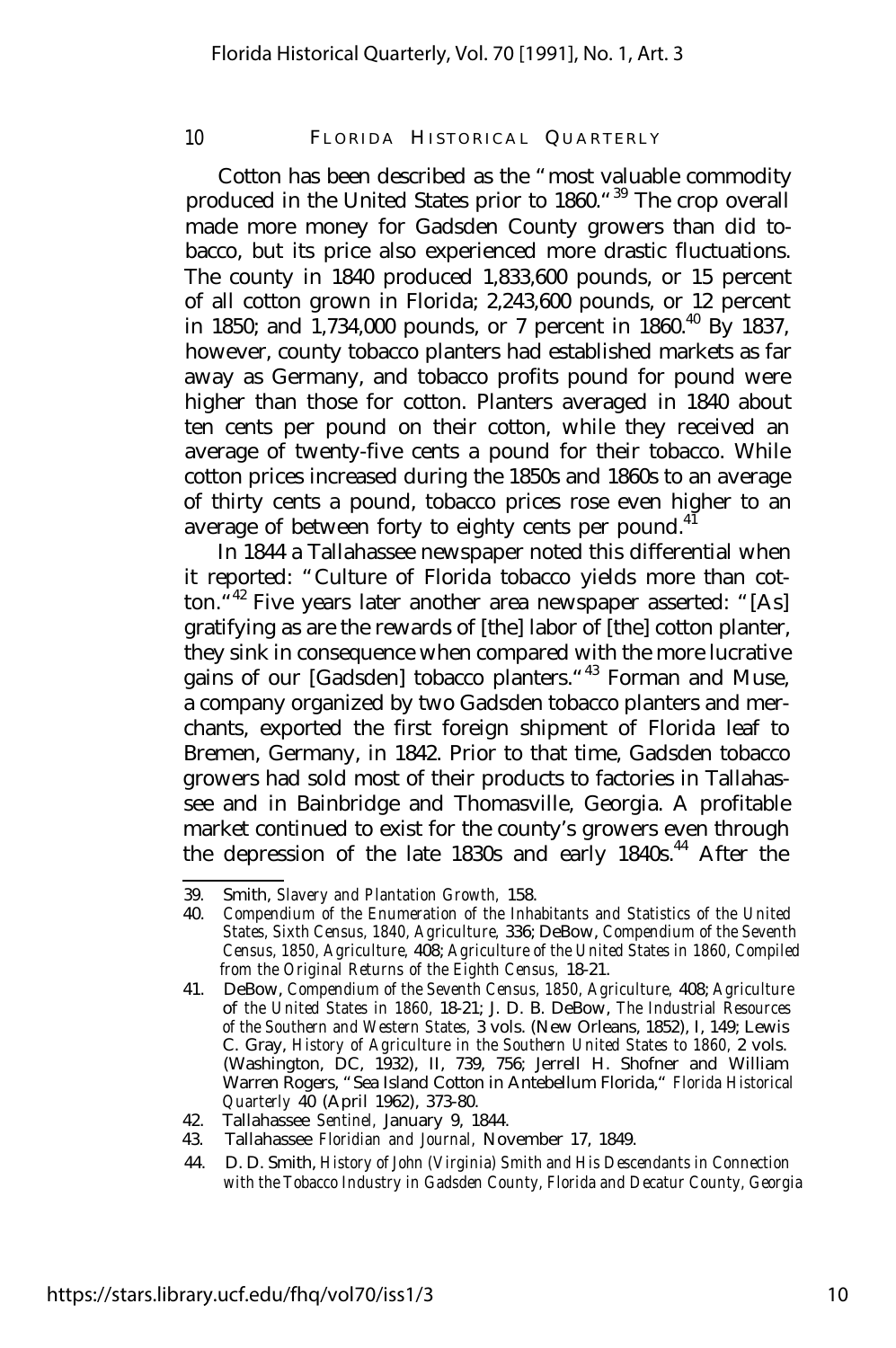Civil War, tobacco remained a major Gadsden crop, and descendants of antebellum slaveholders continued to earn profits from their tobacco.

The large-scale production of cotton and tobacco in Gadsden County required the labor of black slaves. Not surprisingly, male slaves outnumbered females during most of the antebellum period (see Table 2). In 1830, 449 male slaves, or 35 percent of the county's total of 1,280, were described as being twenty-four years of age or older. In the same age category were 370 females, or 30 percent of a total of 1,221. A decade later, sixty-four males, or 4 percent of 1,683, were listed as fifty-five years or older, as compared to fifty females, or 3 percent of a total 1,658 female slaves.

During the 1850s, when slaves were selling for a higher price than at any time during the antebellum period, male slaves continued to be in greater demand than female slaves, a fact illustrated in local newspaper advertisements.<sup>45</sup> While in 1850 the county's female slaves outnumbered males by 134, a decade later the male slave population had increased to 2,809 and the female only to 2,600. Females, however, continued to predominate in the age categories ten to twenty, forty to sixty, and over 100.

The questions of profitability and efficiency of slave labor, as compared to free labor, have been a subject of scholarly debate. Gadsden County bondsmen, as also was the case in Leon County, exhibited considerable skills in the various tasks they were required to perform for their masters or individuals hiring their services. On the estate of William Kilcrease, in 1860 the county's largest planter family with 160 slaves, bondsmen were responsible for caring for the grist and saw mills and for the plantation's livestock. The executors of the estate, S. B. Love and Samuel B. Stephens, employed three slaves as blacksmiths and two as carpenters during the 1850s and 1860s.<sup>46</sup> Admiration for his slave

<sup>(</sup>Quincy, n.d.), 1-2; Stanley, *Gadsden County,* 56; Smith, *Slavery and Plantation Growth,* 139.

<sup>45.</sup> During the 1850s, the Quincy *Sentinel,* Tallahassee *Sentinel,* Tallahassee *Floridian,* and Tallahassee *Floridian and Journal* advertised the sale of prime male slaves in Gadsden County and Middle Florida more frequently than female slaves.

<sup>46.</sup> William Kilcrease probate records, file 1005, books 1-6, and Cyrus Dearborn probate records, file 362, Gadsden County, (Gadsden County Courthouse (hereafter cited as probate records).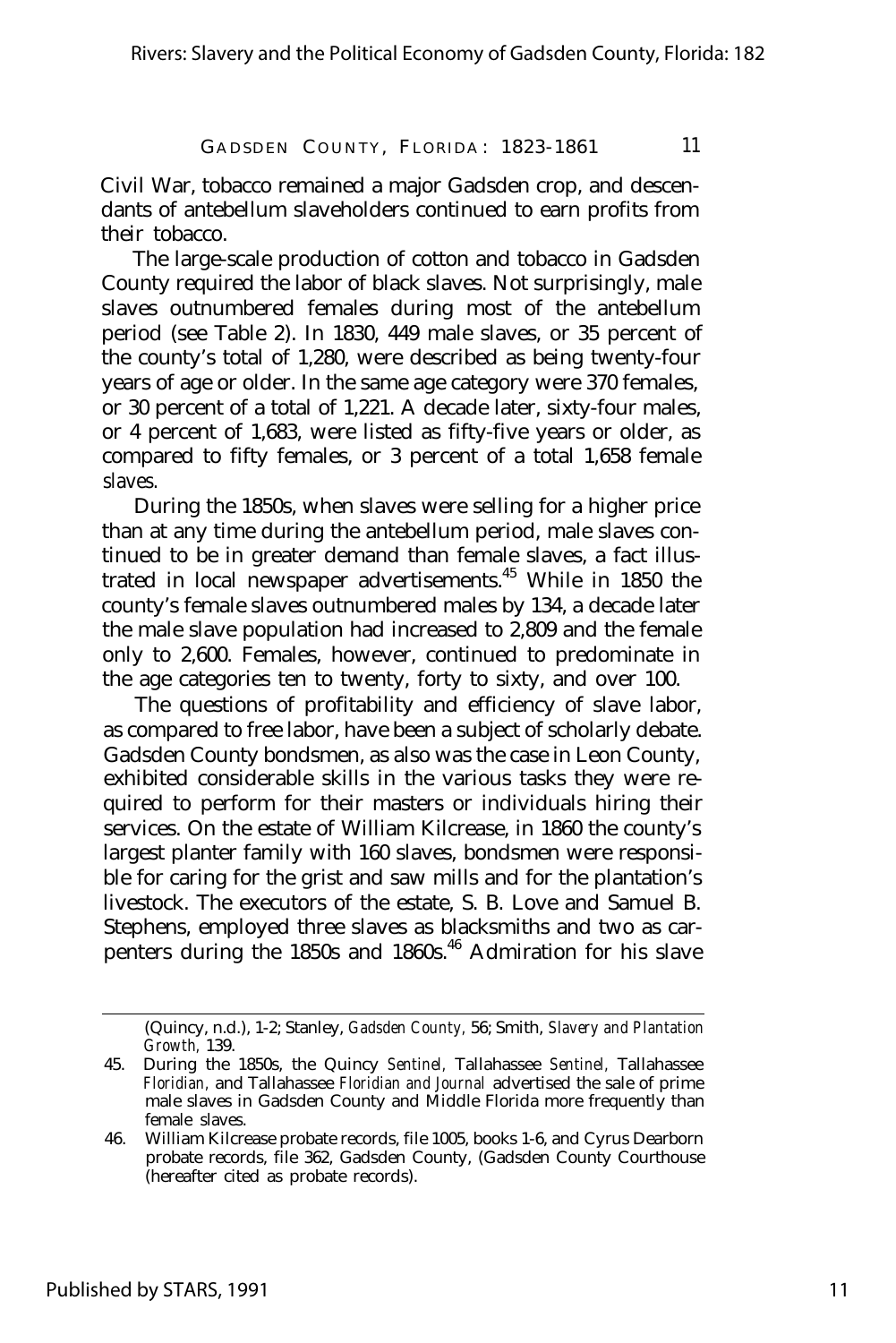$\overline{5}$ 

Table 2. Age Classification of Female and Male Slaves in Gadsden County, 1830-1840

| Year         | Under 10   |            | 10 to 24   |            | 24 to 36   |            | 36 to 55   |            | 55 to 99 |          | $100+$ |  | Total          |                |
|--------------|------------|------------|------------|------------|------------|------------|------------|------------|----------|----------|--------|--|----------------|----------------|
|              | М          |            | М          |            | М          |            | M          |            | M        | E        | М      |  | M              |                |
| 1830<br>1840 | 438<br>602 | 409<br>584 | 393<br>513 | 442<br>537 | 281<br>311 | 218<br>319 | 137<br>193 | 122<br>168 | 31<br>63 | 30<br>45 |        |  | 1,280<br>1,683 | 1,221<br>1,658 |

Sources: *Fifth Census;* or *Enumeration of the Inhabitants of the United States, 1830* (Washington, DC, 1832), 156-57; *Sixth Census of the United States, 1840* (Washington, DC, 1841), 96-99.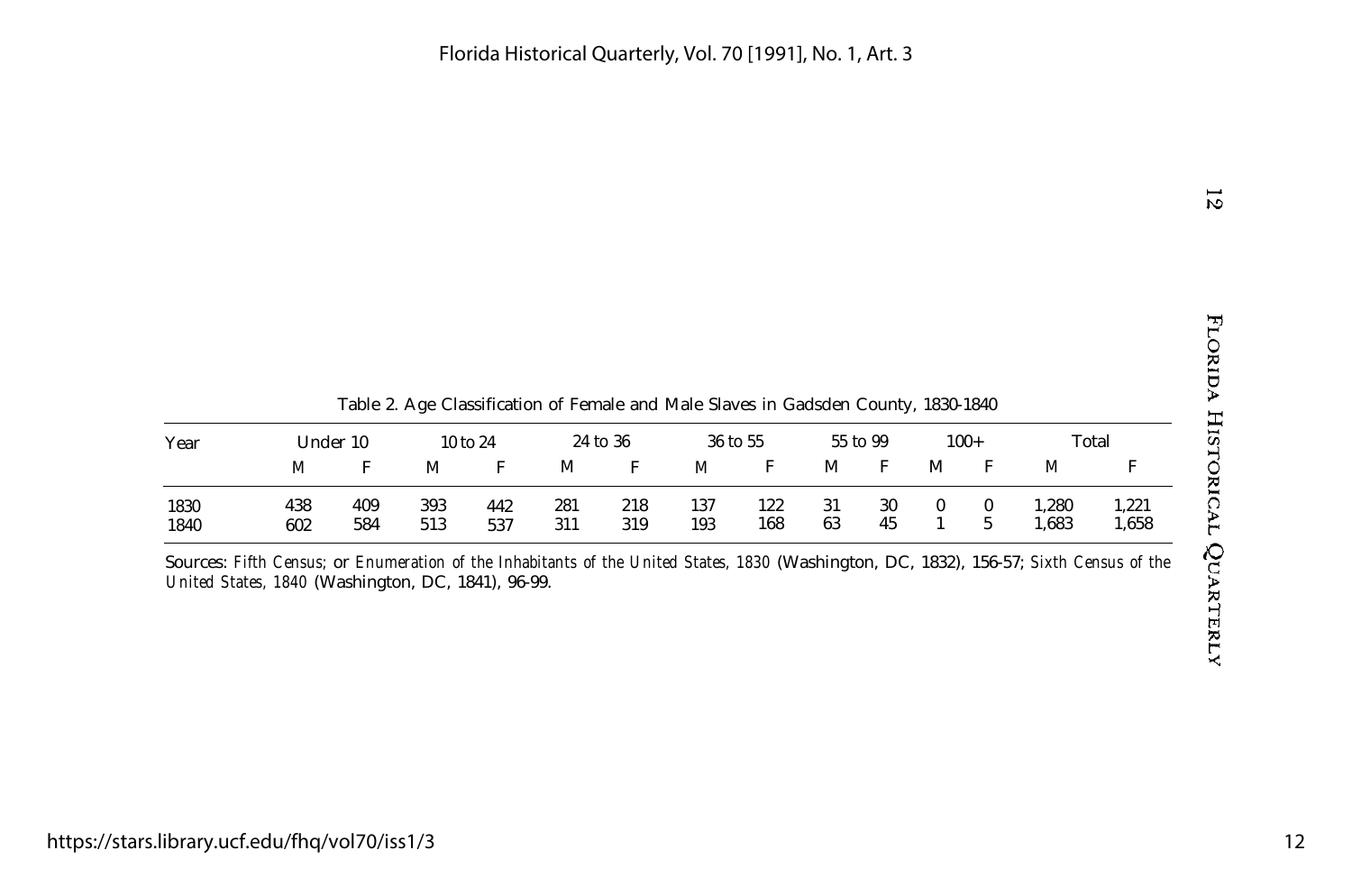| ここにくしく             |  |
|--------------------|--|
| くく                 |  |
| ・ しょく・・・・          |  |
| V. 10701<br>ļ<br>ı |  |

|              |            |            | Table 3. Age Classification of Female and Male Slaves in Gadsden County, 1850-1860 |            |                     |            |              |            |          |          |          |              |                |                |
|--------------|------------|------------|------------------------------------------------------------------------------------|------------|---------------------|------------|--------------|------------|----------|----------|----------|--------------|----------------|----------------|
| Year         | Under 10   |            | $10 \text{ to } 20$                                                                |            | $20 \text{ to } 40$ |            | $40$ to $60$ |            | 60 to 99 |          | $100 +:$ |              | Total          |                |
|              | M          |            | M                                                                                  | F          | M                   | F          | M            | F          | М        | F        | М        | F            | М              |                |
| 1850<br>1860 | 746<br>878 | 837<br>801 | 617<br>683                                                                         | 610<br>688 | 702<br>829          | 731<br>711 | 242<br>340   | 261<br>347 | 66<br>79 | 67<br>51 |          | $\mathbf{2}$ | 2.373<br>2.809 | 2,507<br>2,600 |

Table 3. Age Classification of Female and Male Slaves in Gadsden County, 1850-1860

*Sources: Seventh Census of the United States, 1850* (Washington, DC, 1853), 399-400; Joseph C. G. Kennedy, *Population of the United States in 1860,* 4 vols. (Washington, DC, 1864), I, 52-53.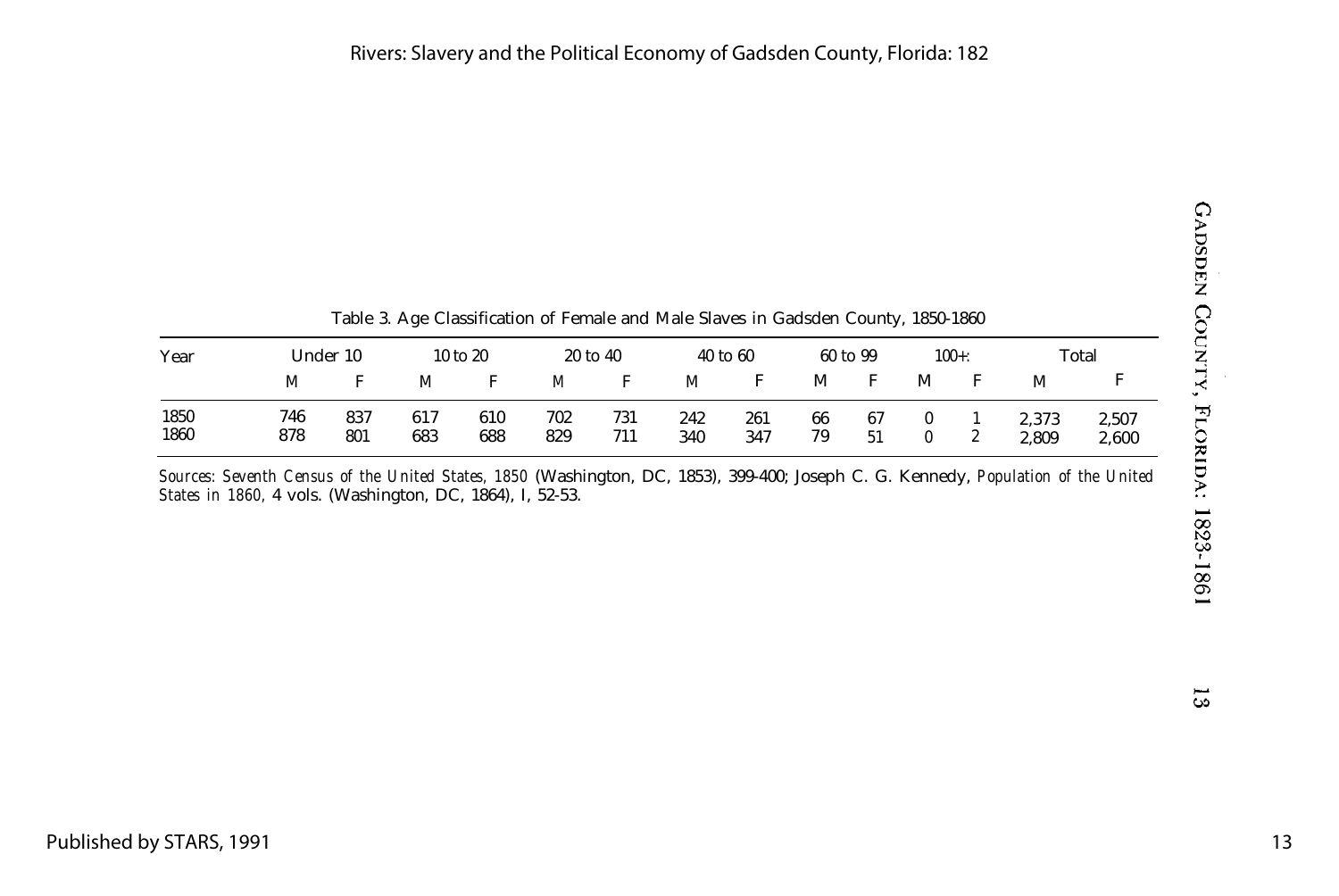carpenter, Cato, likely caused Jesse Potts to stipulate in his will: "[I]f all my slaves, or either of them (except Cato, carpenter), should not please my wife, in that case; I have empowered her to sell or change such slave or slaves, for others as she may think proper."<sup>47</sup> Forman and Muse hired nine slaves from the estate of John W. Malone from 1845 to 1851 to work for their tobacco and exporting company. Cyrus Dearborn, a local merchant, worked his six slaves in his store until his death around 1830, at which time some of the bondsmen were hired out to other county residents.<sup>48</sup>

Jonathan Robinson's three carpenters and two blacksmiths were among the many slaves who cared for the livestock, saw and grist mills, and other buildings on his 816-acre plantation. A skilled slave craftsman, George, who in 1841 was one of eight slaves of Judge David L. White, was charged with responsibility for building a chimney on a house. Robert S. Edmund's confidence in the ability of his slaves led him to stipulate in his will that they "be hired [only] as mechanics and house servants." He also required that one slave boy, after attaining the age of fourteen, should be "placed with a good master mechanic who is known to be sober and humane to learn such trade as he may desire." Edmund appears to have been concerned about his slaves' welfare, as well as their occupations.<sup>49</sup>

In addition to utilizing skilled and unskilled slave labor on the plantation, many owners hired out slaves, often to utilize the profits to sustain family or to educate their children. William Graves believed that by selling or hiring out his slave boy Henry he could pay off his debts and provide some money upon which his wife could live. Elizabeth L. Winslow stipulated in her will that her executors were to dedicate proceeds from use of her slaves to support her niece, Lucy Ann Ochiltree, and Lucy's children during their lifetime. She also provided that her niece's son, John W. Ochiltree, upon reaching the age of twenty-one

<sup>47.</sup> Jesse Potts will, August 4, 1829, Will Book A, 93, Gadsden County, Gadsden County Courthouse (hereafter cited as Will Book A).

<sup>48.</sup> Cyrus Dearborn probate records, file 362; John W. Malone probate records, file 1184.

<sup>49.</sup> Jonathan Robinson probate records, file 1529; Robert S. Edmund will, August 13, 1850, Will Book A, 219-24; diary of David White, July 1835-June 1842, entry of October 1841, P. K. Yonge Library of Florida History, University of Florida, Gainesville.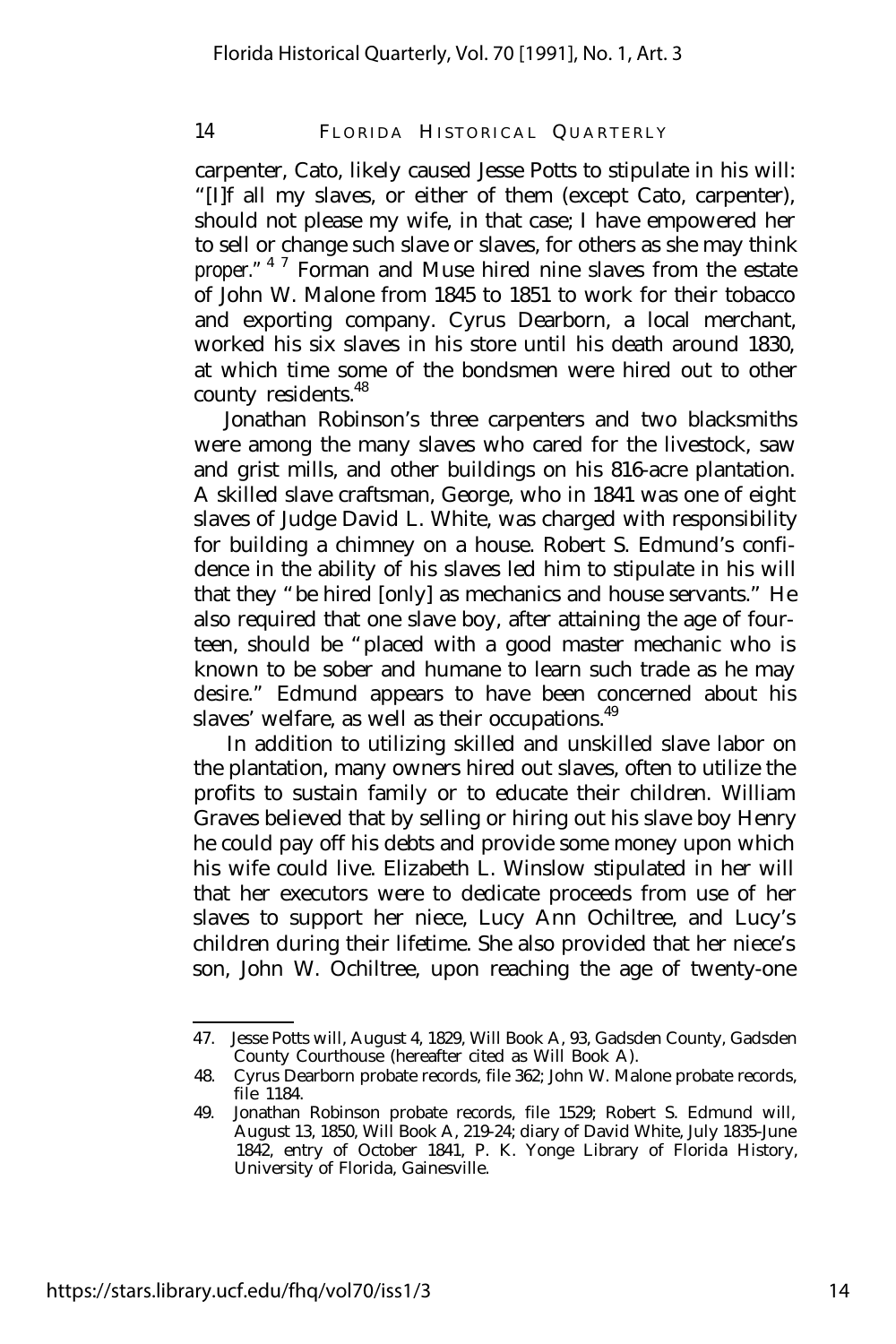could receive a classical education if "sufficient profits" were available after maintaining her niece and children first.<sup>50</sup>

Hiring out slaves thus was a common practice and an uncomplicated and secure way of making profits for many slaveholders. William S. Guinn, for example, hired out a carpenter to J. W. Malone at \$1 per day for thirty-one days in September 1840. In 1846 Thomas Monroe, executor of Malone's estate, hired a slave, George, to P. F. Jones at \$25 per month. Forman and Muse two years later hired four slaves and rented a dwelling house in Quincy from Malone's estate for \$575. In 1850 only the Malone slaves were hired out; the fee was \$400 per year, increased by \$50 upon renewal.<sup>51</sup>

Slaves apparently also worked in industrial capacities. As early as 1840, twenty-six businesses or industrial establishments valued at \$36,850 were located in Gadsden County. Because the owners did not list monthly wages for their employment with census officials, the majority of laborers working in the establishments likely were bondsmen. <sup>52</sup> Interestingly, as demand for slave labor on plantations increased over the following two decades, the importance of industrial employment in the county declined; sixty-six such concerns existed in 1840, while only six were listed twenty years later. In 1860 industrial employment had fallen to twenty-six persons, and the businesses were valued at a mere \$6,320.<sup>53</sup>

Slaveholders viewed the ownership of slaves not only as profitable for themselves, but also as a wise investment for the security of their heirs. Daniel Shaw, for instance, bequeathed \$600 to be "invested in a negro girl" by the executors of his estate to ensure the care of his daughter Mary. An ailing minister, H. McArver, similarly noted that he had "invested in slaves" to guarantee that his "wife and unborn child" could remain solvent after his  $death.<sup>54</sup>$ 

- 51. John Malone probate records, file 1184.
- 52. U.S. Census Office, *Sixth Census of the United States, 1840, Manufacture,* 337-45.
- 53. Ibid., 337-45; U.S. Census Office, *Eighth Census of the United Stales, 1860, Manufacture,* 57; manuscript returns of the Eighth U.S. Census, 1860, Gadsden County, schedule V (manufacture).
- 54. John Shaw will, July 9, 1840, Will Book A, 134; John McArver will, March 13, 1841, Will Book A, 150.

<sup>50.</sup> William Graves will, December 18, 1833, Will Book A, 55; Elizabeth L. Winslow will, January 10, 1839, Will Book A, 67; John W. Ochiltree will, April 11, 1841, Will Book A, 71.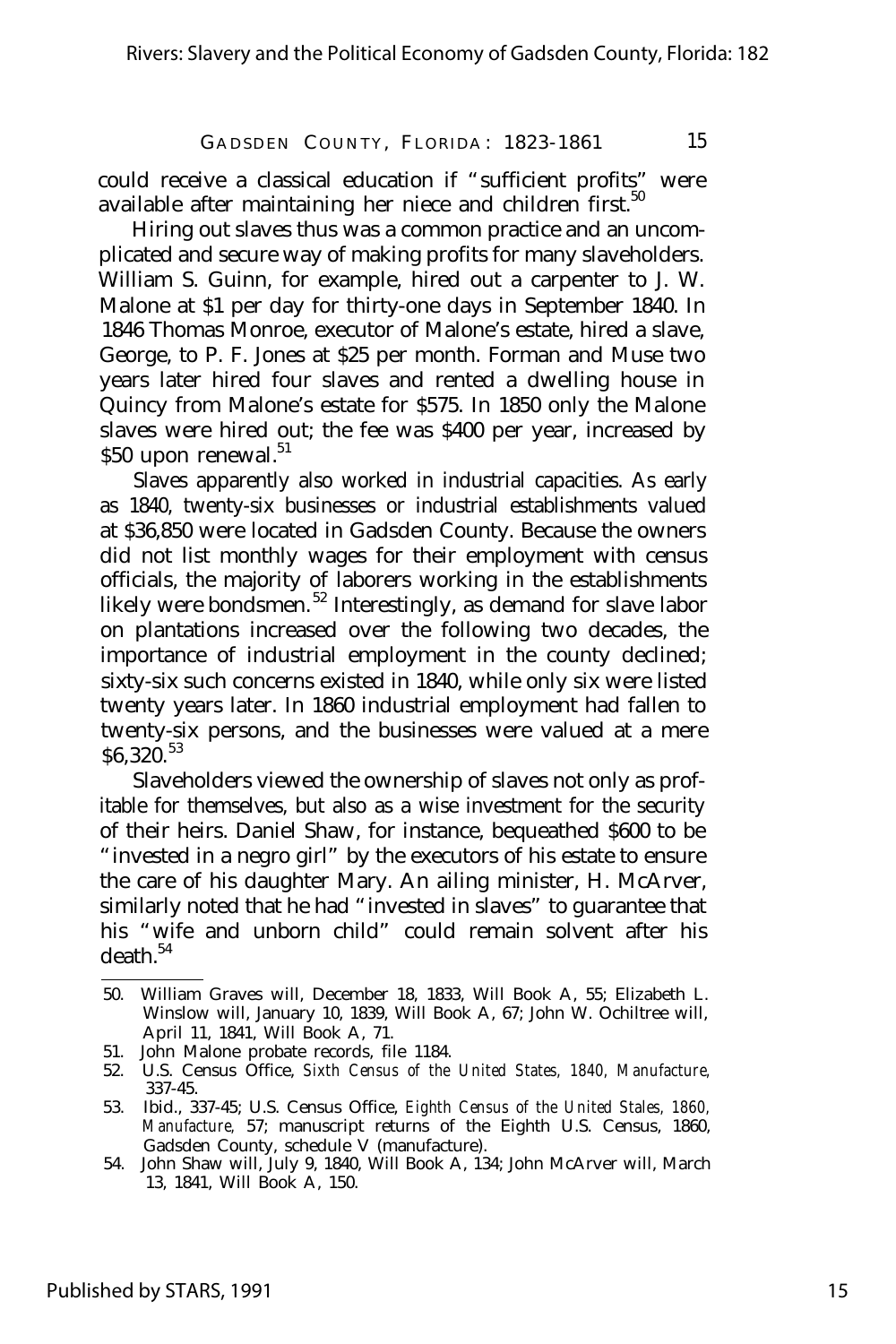The education of their children was a high priority for many owners. Daniel McLaughlin, John Colson, and John Wooten stipulated that their estates and slaves should be used for that purpose. Malone also directed that "profits" from his estate be used for his children's schooling. Accordingly, in 1852 his eldest son, William, received \$40; his younger son, Alfred, \$28; and his daughter, Florida, received \$32 for tuition.<sup>55</sup>

When directing the use of slave labor for the benefit of their heirs, many owners, already accustomed to the practice in their personal business dealings, required that the bondsmen be hired out. Such a transaction could be by the day, the month, or the year.<sup>56</sup> In Gadsden, the period most often was a year beginning after New Year's Day and ending before Christmas. The lessees often owned no slaves themselves, and the cost of hire— as well as the period— varied according to the needs of the lessee and to the age, sex, health, and skill of the bondsmen involved. James C. Evans's estate in 1841 hired out two slaves to J. S. Jones for \$392, two to J. Lanier for \$477, one to A. Johnson for \$41, one to R. Rodgers for \$27, and one to D. Boslick for \$164.<sup>57</sup> Five years previously the executor of E. W. Sweat's estate had leased three slaves to Forman and Muse for \$393. And, Allen Smith's estate hired out two slaves to Malcolm Blue in 1839 for \$244.84.<sup>58</sup>

A few Gadsden County residents allowed their bondsmen to arrange their own hires. Robert Edmunds, by will, required that lessees be "kind and hymane [sic] persons," but afforded his slaves the liberty to select the person for whom they would work provided "such persons give satisfactory security to my executors." Jonathan Robinson, also by testamentary provision, declared, "Boy George the carpenter shall be allowed to choose his own employer annually during his life time." The proceeds of the hire were to be paid to Robinson's executors.<sup>59</sup>

Contrary to the practice of Edmunds and Robinson, most Gadsden slaveholders expressed little care as to who hired the

<sup>55.</sup> Daniel McLaughlin will, June 3, 1840, Will Book A, 129; John Colson will, July 20, 1832, Will Book A, 22; John Wooten probate records, file 1913; John W. Malone probate records, file 1184.

<sup>56.</sup> Smith, *Slavery and Plantation Growth,* 75.

<sup>57.</sup> James C. Evans probate records, no file number.

<sup>58.</sup> E. W. Sweat probate records, file 1575; Allen Smith probate records, file 1702.

<sup>59.</sup> Robert Edmund will, August 13, 1850, Will Book A, 219-24; Jonathan Robinson probate records, file 1529.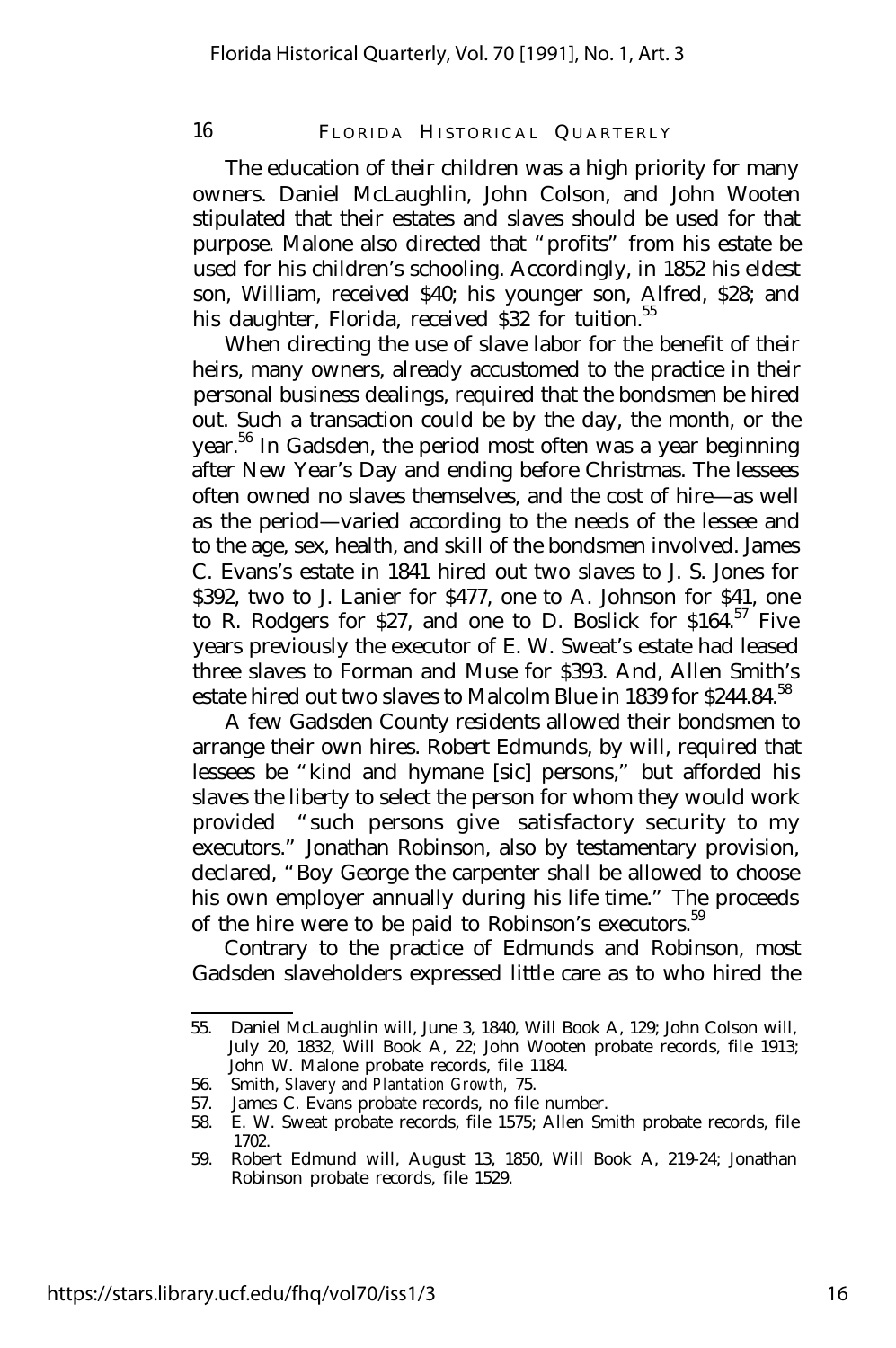services of their bondsmen. James Nixon directed, for example, that his slaves "[were to be] hired out by [his] executors until his sons reached the lawful age of twenty one, and then they [the slaves] were to be evenly divided between them."<sup>60</sup> William Graves stipulated that his wife either could "Sell my negro boy Henry" or "hire him out." Most owners were concerned primarily with the lessee's ability to pay. <sup>61</sup> Understandably, this fact led to personal tragedy and hardships for many slaves. They often were overworked, and, as one scholar has noted, "the period of hire was temporary[,] and there was little concern for the welfare of the Negro."<sup>62</sup>

As was the case in other Middle Florida plantation counties, slaves constituted the most valuable property in Gadsden County. Probate records indicate that during the 1840s bondsmen were valued at an average of \$600 for a prime male slave and \$500 for a prime female slave. John W. Malone's slaves, when appraised in 1846, ranged in value within those limits, while a two-year-old male was valued at \$300. In 1840, Daniel Shaw bequeathed \$600 to his daughter, Mary Strickland, for the purchase of "a negro girl."<sup>63</sup>

The price of slaves rose during the 1850s as the demand for the labor increased with the boom in cotton and tobacco production. By 1855, John Wooten's slaves ranged in value from a high of \$1,200 for a prime male hand and \$1,000 for a female slave to a low of \$500 for children under ten years of age. Newspaper advertisements of the period suggest that Gadsden County slave prices averaged approximately \$1,000.<sup>64</sup>

Slave values continued to rise during the period of the Civil War as the labor of bondsmen became ever more essential to county growers. Prices soared to an average high of \$4,500 for a prime male hand and \$2,000 for a prime female. In 1863, for example, a thirty-eight-year-old male slave belonging to Jonathan Robinson was valued at \$4,550, and a twenty-four-year-

<sup>60.</sup> James A. Nixon will, April 11, 1838, Will Book A, 102-04.

<sup>61.</sup> William Graves will, December 18, 1833, Will Book A, 55.

<sup>62.</sup> Smith, *Slavery and Plantation Growth,* 77.

<sup>63.</sup> John W. Malone probate records, file 1184; Daniel Shaw will, July 9, 1840, Will Book A, 134-35.

<sup>64.</sup> John Wooten probate records, file 1913; Tallahassee *Floridian and Journal,* February 9, 1856, September 19, 1857; Tallahassee *Florida Sentinel,* June 3, December 8, 1851.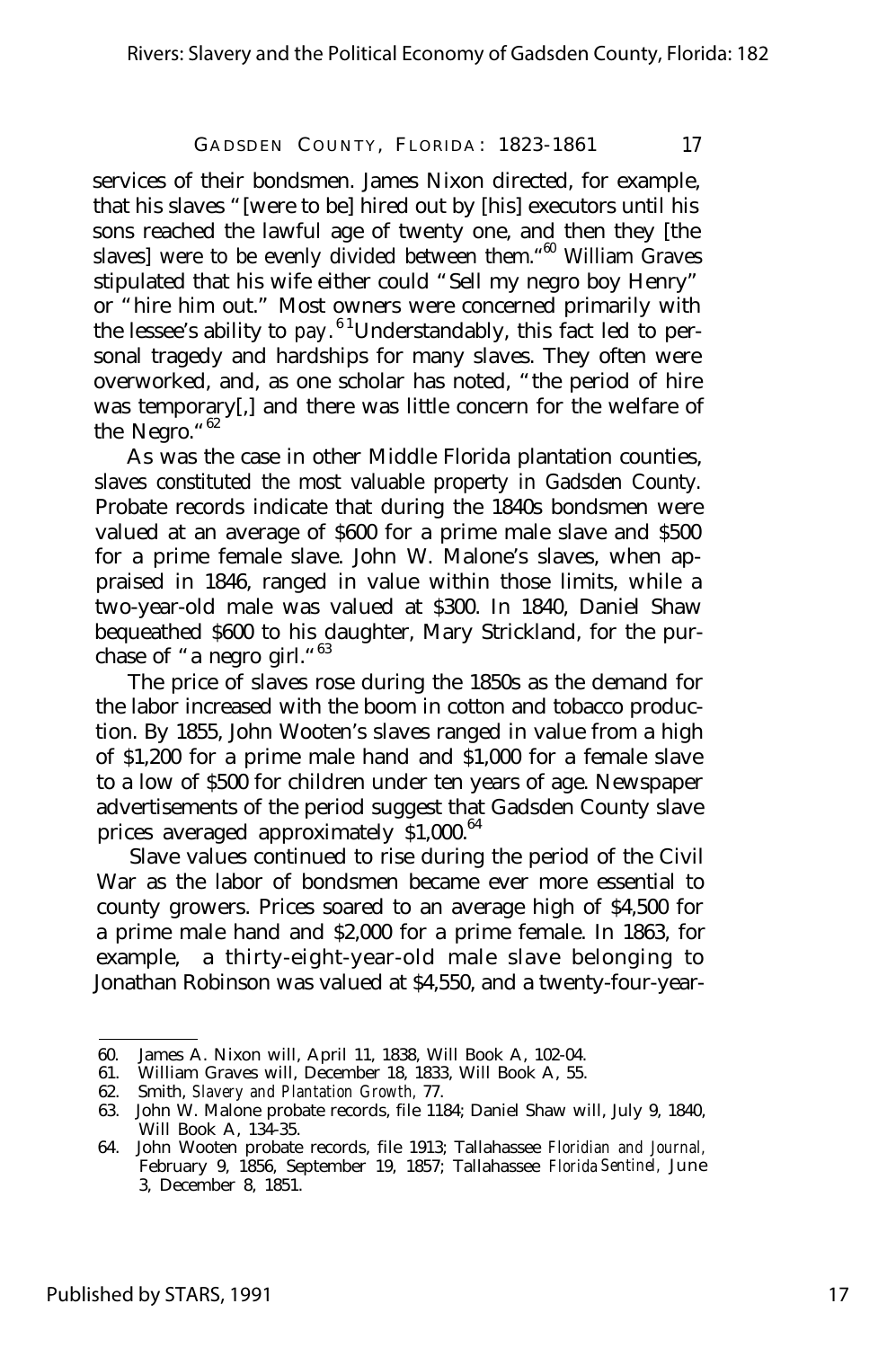old female at  $$2,000.<sup>65</sup>$  Three years previously, a blacksmith on the estate of William Kilcrease was assessed at \$3,500 and a prime female, \$1,000.<sup>66</sup> That year, 1860, the county's bondsmen (based upon a conservatively estimated average value per slave of \$1,000) represented approximately \$5,400,000 in value. At the time the combined value of the county's improved and unimproved land came only to \$1,417,050. The year's cotton production was an estimated \$520,200, and the tobacco crop was valued at approximately  $$221,480$ <sup>67</sup> Slavery clearly was big business in the county in 1860, and at that date had not reached its natural limits.

Few free blacks lived in Gadsden County. As noted in Table 1, only five were resident in 1830. A high for the antebellum period was reached in 1840 when the total increased to thirteen. By 1860, though, only six free blacks remained in the county. Among the free persons of color, and, more numerously among county slaves, were a considerable number of mulattoes. Gadsden's mulatto population, as a percentage of total black population, constituted only half that of the state— 4 percent as opposed to 8 percent in 1860. Still, 217 individuals were reported as mulattoes to census officials, and the actual number likely was greater.<sup>68</sup> The experience of these mulattoes differed markedly. While all no doubt felt the opprobrium of the community and most probably toiled alongside their fellow slaves in the fields, a few enjoyed a gentle upbringing at the hands of white fathers who, at least tacitly, acknowledged their offspring. One example is that of Robert Meacham, who became a prominent politician and minister in post-Civil War Florida. Apparently the son of planter and physician Banks Meacham, Robert testified in later life that he could not answer whether he had been raised slave or free. His duties until the age of eighteen were slight. "I drove a carriage once," he related, "and superintended around my old boss-my father. Until I was eighteen years old, I never did

<sup>65.</sup> Jonathan Robinson probate records, file 1529.

<sup>66.</sup> William Kilcrease probate records, file 1005.<br>67. U.S. Census Office, Eighth Census of Florida. 18

<sup>67.</sup> U.S. Census Office, *Eighth Census of Florida, 1860: Original Census Schedules, Schedule 4, Agriculture,* 1-22; *Agriculture of the United States in 1860; Compiled from the Original Returns of the Census,* 18-24; Dorothy Dodd, "The Manufacture of Cotton in Florida Before and During the Civil War," *Florida Historical Quarterly* 13 (July 1934), 3-15; Kennedy, *Population of the United States in 1860,* I, 50-54.

<sup>68.</sup> Kennedy, *Population of the United States in 1860,* I, 54.